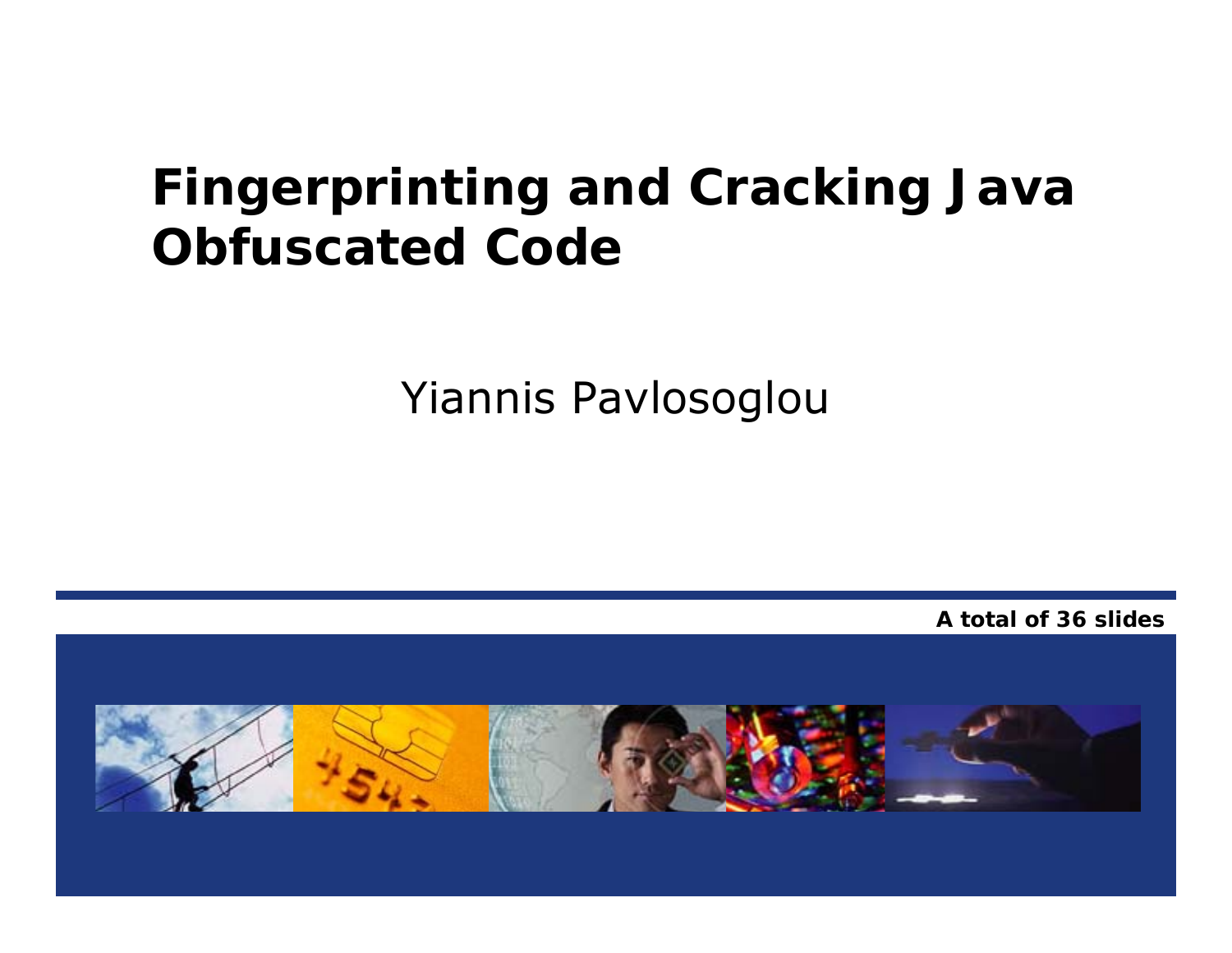## Brief Outline

- 1. Background
- 2. Motivation
- 3. Methodology
- 4. Fingerprinting Tool
- 5. Examples
- 6. Conclusions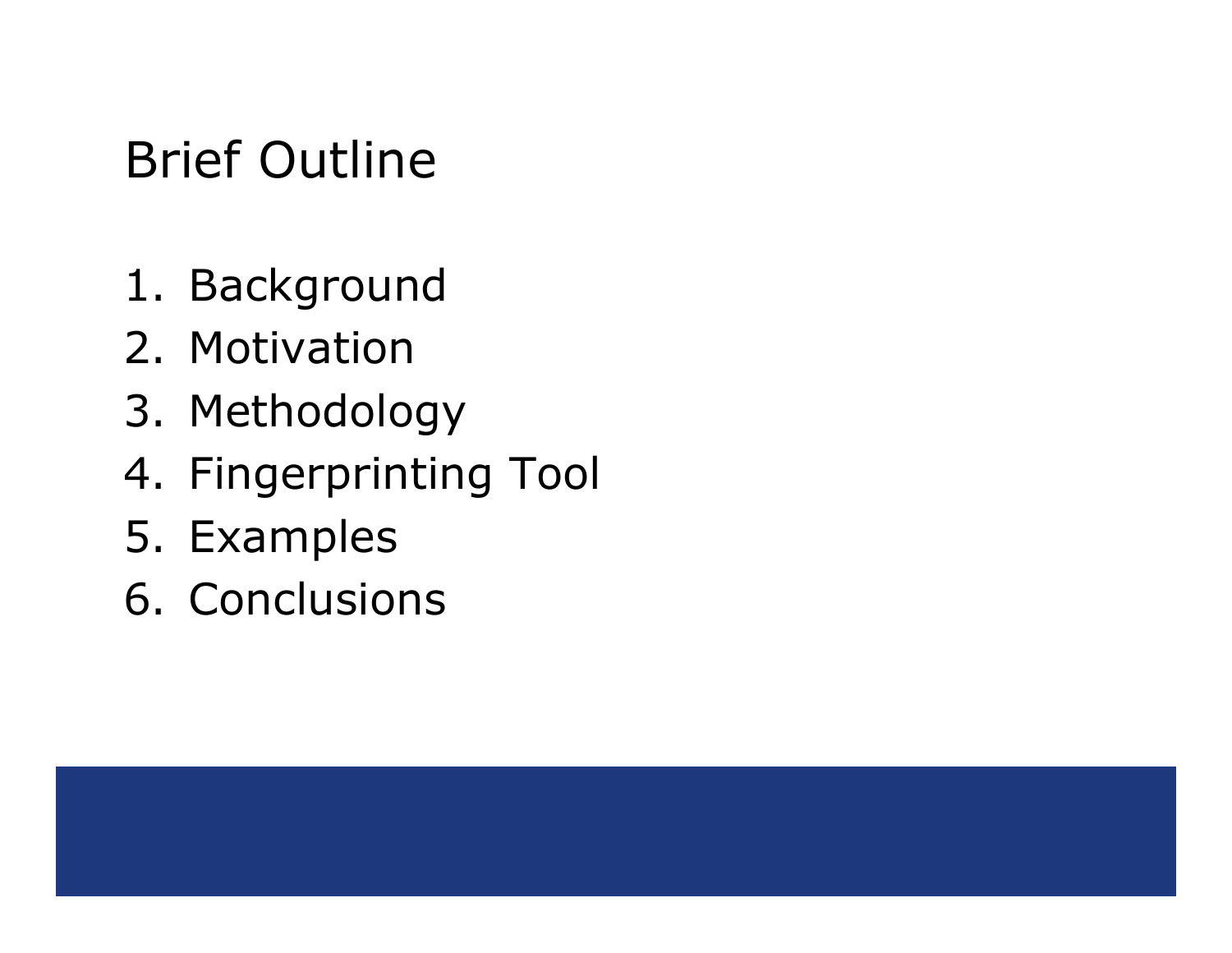#### 1. Background

- •Java Bytecode Operations
- •Language Security Mechanisms
- •Disassembling HelloWorld.java
- •From Bytecode to Source
- •What Popular Obfuscators Offer?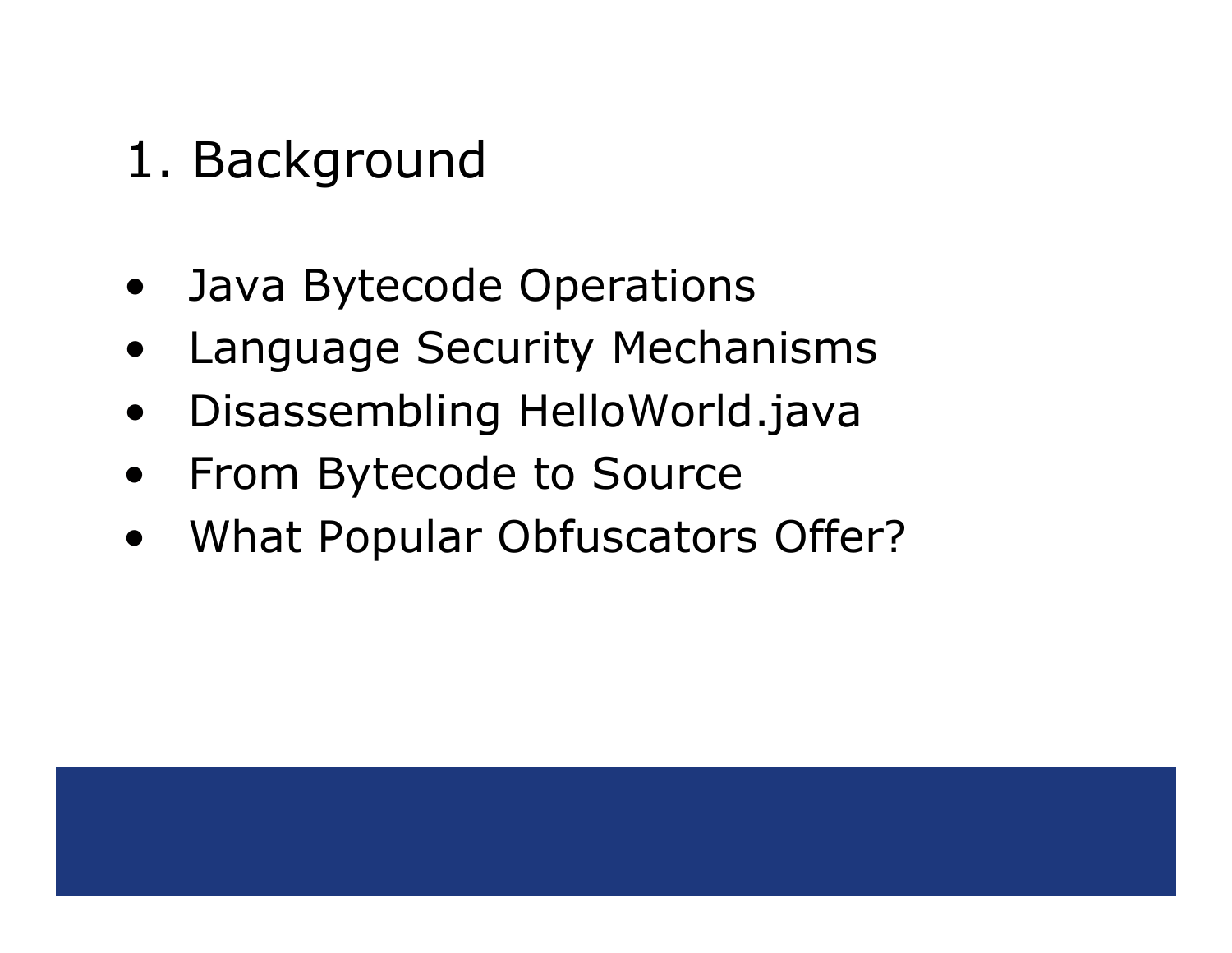#### 1.1 Java Bytecode

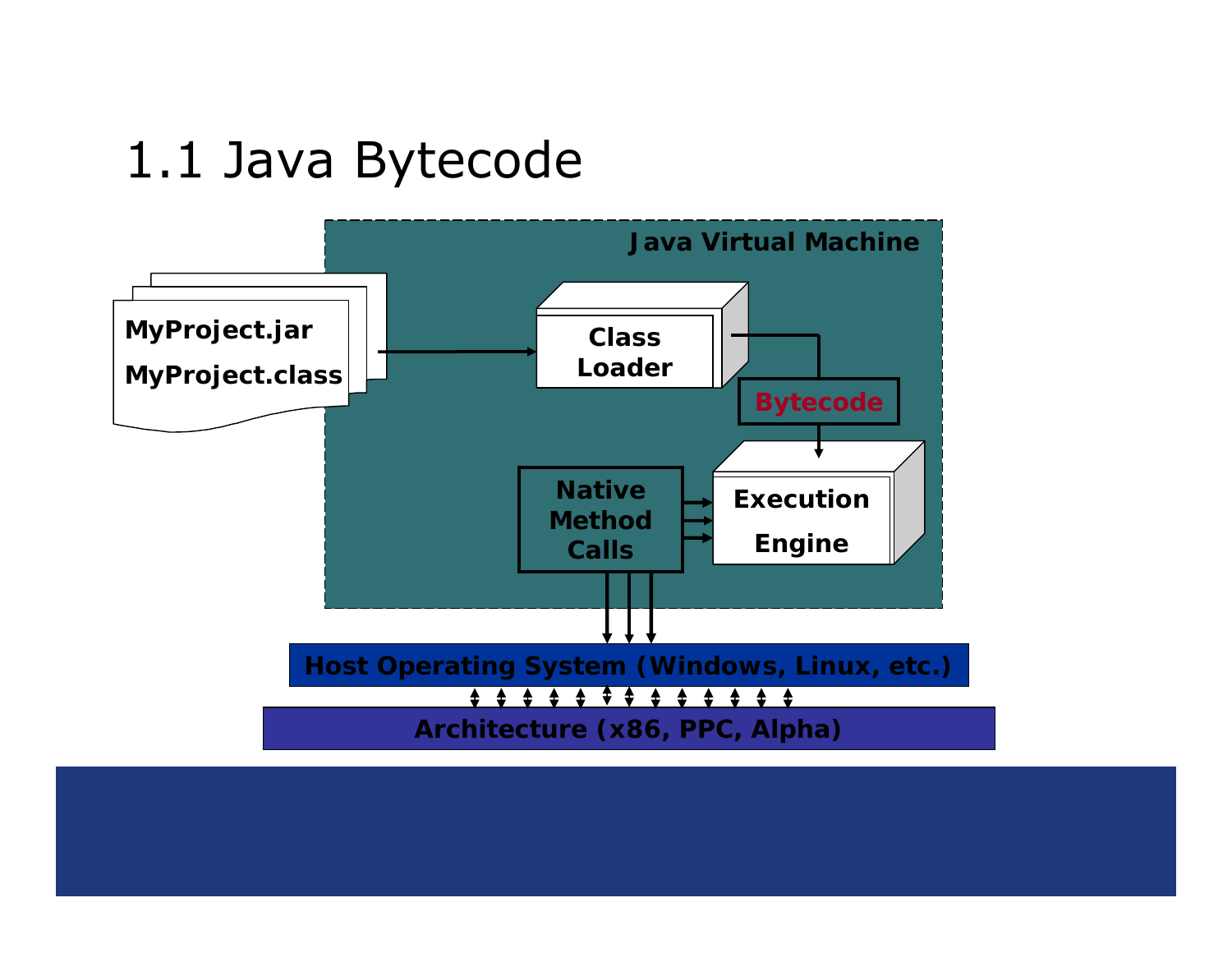## 1.2 Language Security Mechanisms

- Type, memory and control flow checks
	- – $-$  Instruction sets of the virtual machine [1]
		- Object creation
			- Privilege escalation [2]
		- Function calls
		- Exception handling
	- – Verification (format, type, other violations) [3]
		- Security vulnerabilities lsd-pl.net [4]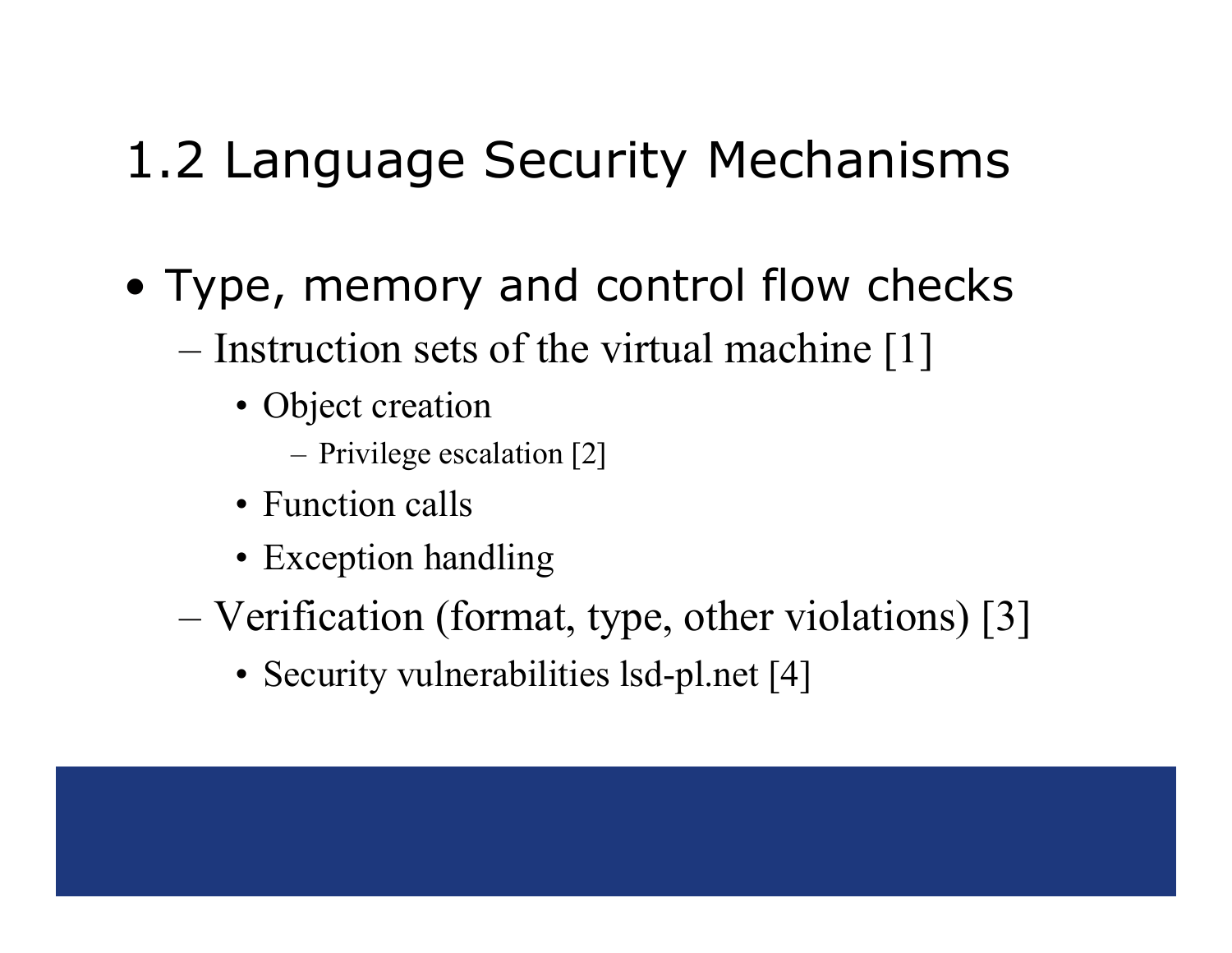## 1.3 HelloWorld in Bytecode

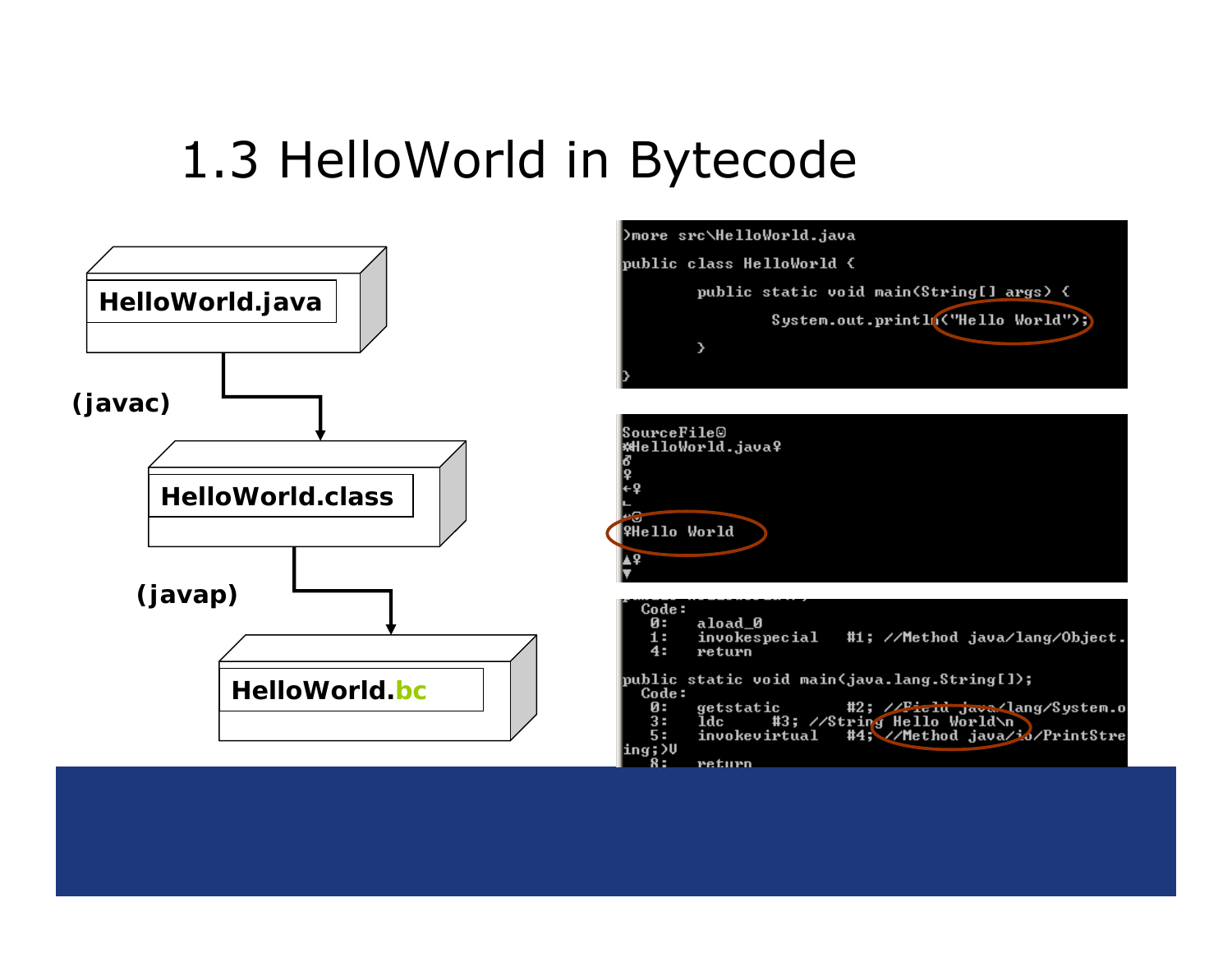#### 1.4 Bytecode to Source

- Java is Platform Independent Code
	- – $-$  Simplifies reversing compared to C/C++
- Popular Java Decompilers [5]

| Tool          | License                    | Update |
|---------------|----------------------------|--------|
| DJ Decompiler | Free to try                | 2007   |
| JAD.          | Free for noncommercial use | 2006   |
| JODE.         | <b>GNU Public License</b>  | 2004   |
| Mocha         | Free                       | 2001   |

• Particular obfuscators are written with the operations of java Decompilers in mind [6]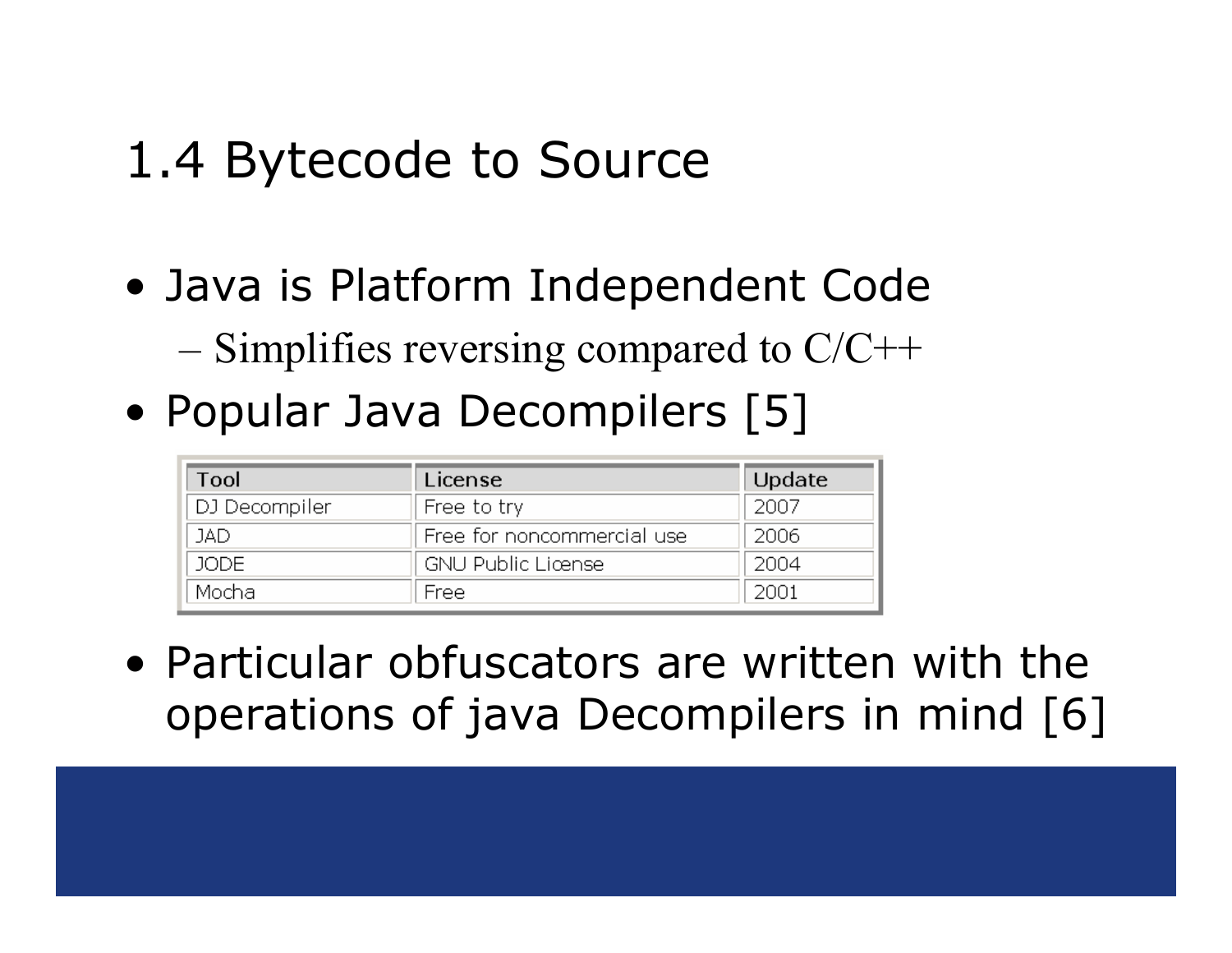# 1.5 What do obfuscators offer?

- Operations:
	- Less Human Readable Code
	- Remove Debug Information
	- Alter the Control Flow
	- "Encrypt" Constants
	- Restructure Simple Logic
	- Inject Unnecessary Code
- Usability:
	- Used for applications that are delivered to the user
	- Generally, used in J2SE Applets, Installed Applications, etc.
	- Generally, not used in Java Enterprise Environments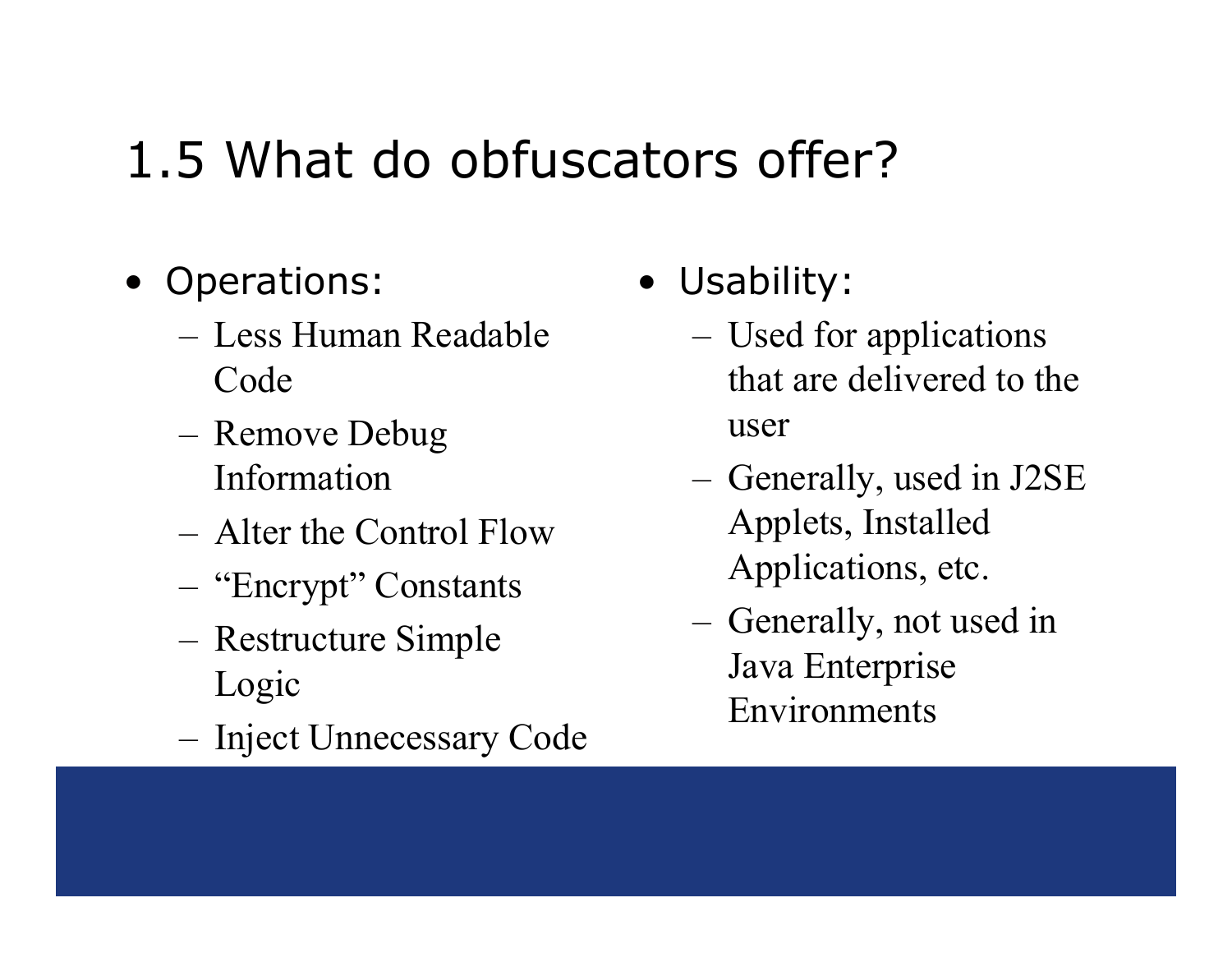### 2. Motivation

- •Basic Obfuscation Techniques
- •Reverse Engineering Particulars
- $\bullet$ Who is Using Obfuscators?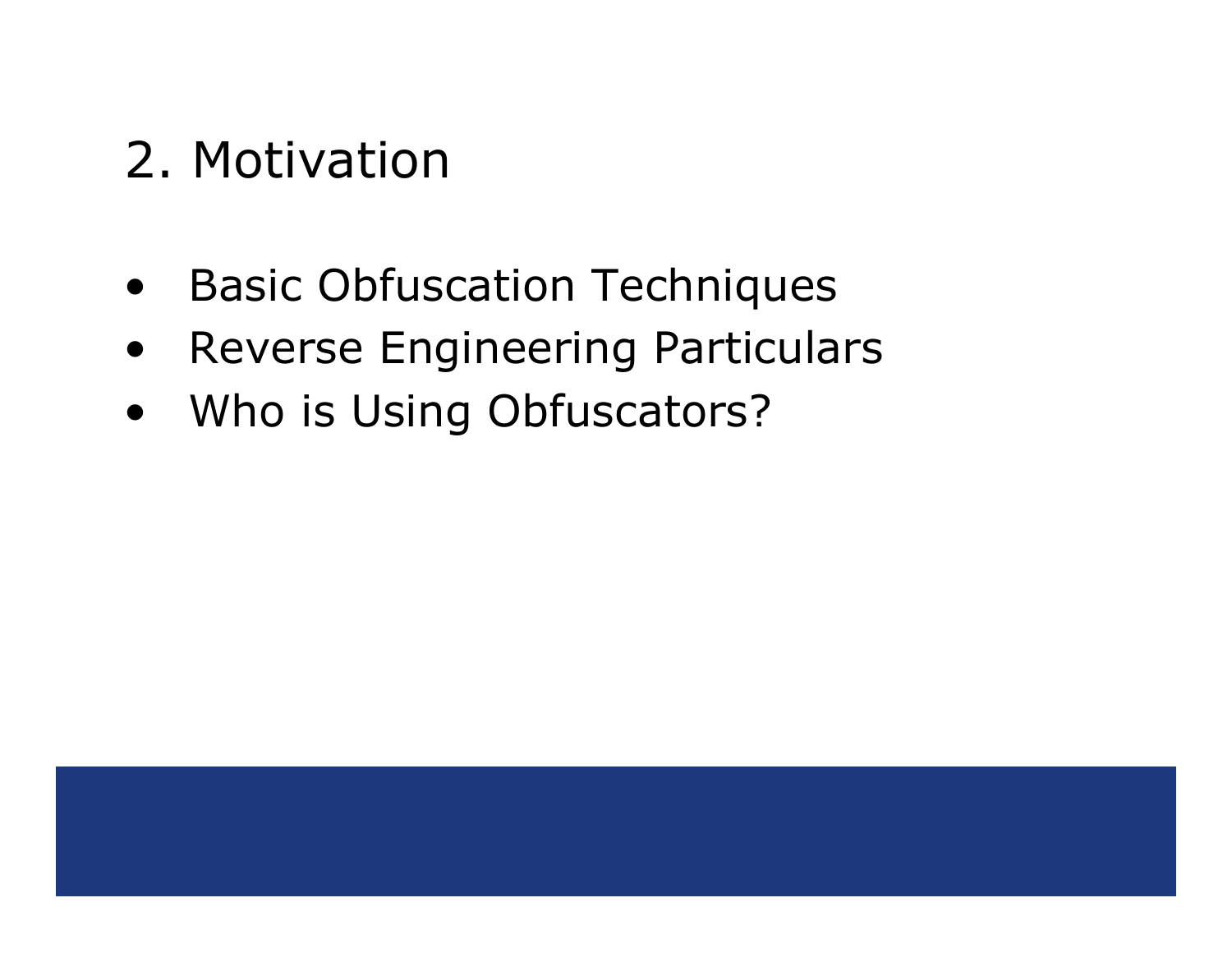## 2.1 Basic Obfuscation Techniques

**"Obfuscation is possible for the same reasons that decompiling is possible" [7]**

- Renaming of objects and methods a.class, b.class, a.c(5), etc.
- Extending classes
	- public class a extends d {
- Removing line numbers
- Encoding String Values
- Variable Splitting Techniques

 $-$  boolean z becomes int x=1; if  $(x < 0)$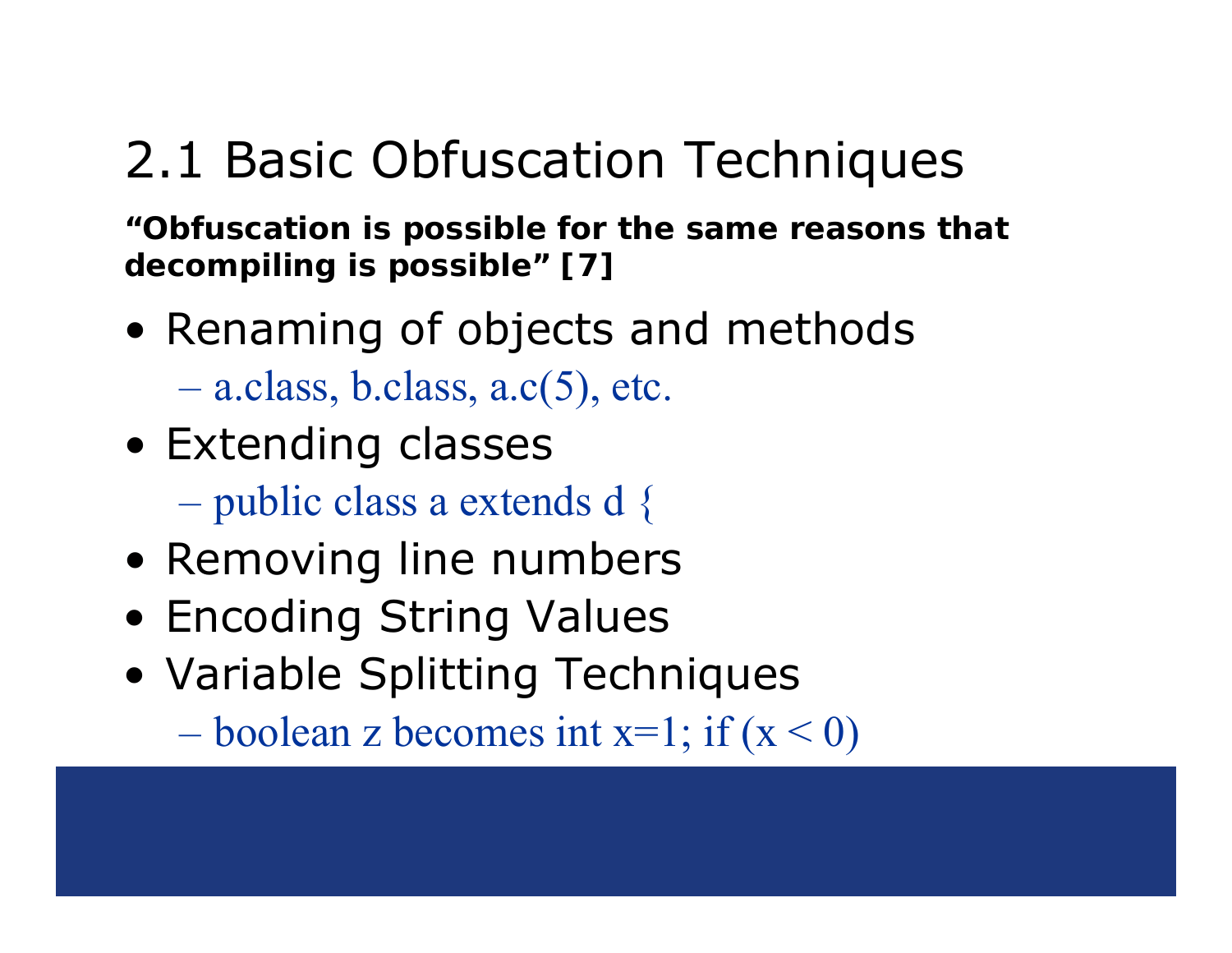## 2.2 Reverse Engineering Particulars

- Obtain Application Code
- Extract/Review Class Files
- Quickly Establish:
	- Renamed files
	- Missing debug info
	- –Unnecessary code present
	- –Potential code optimization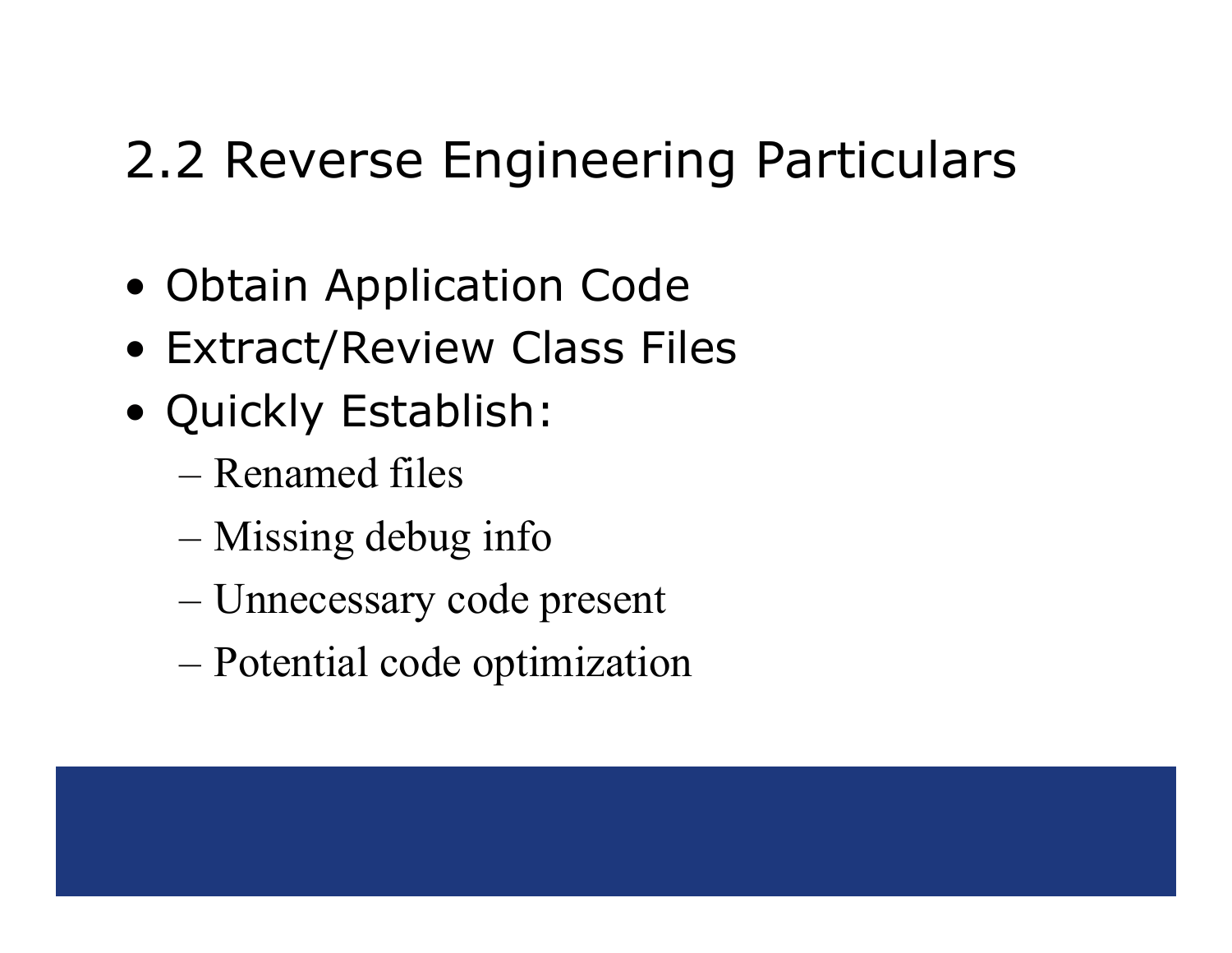#### 2.3 Who is Using Obfuscators?

• Let us have a quick browse…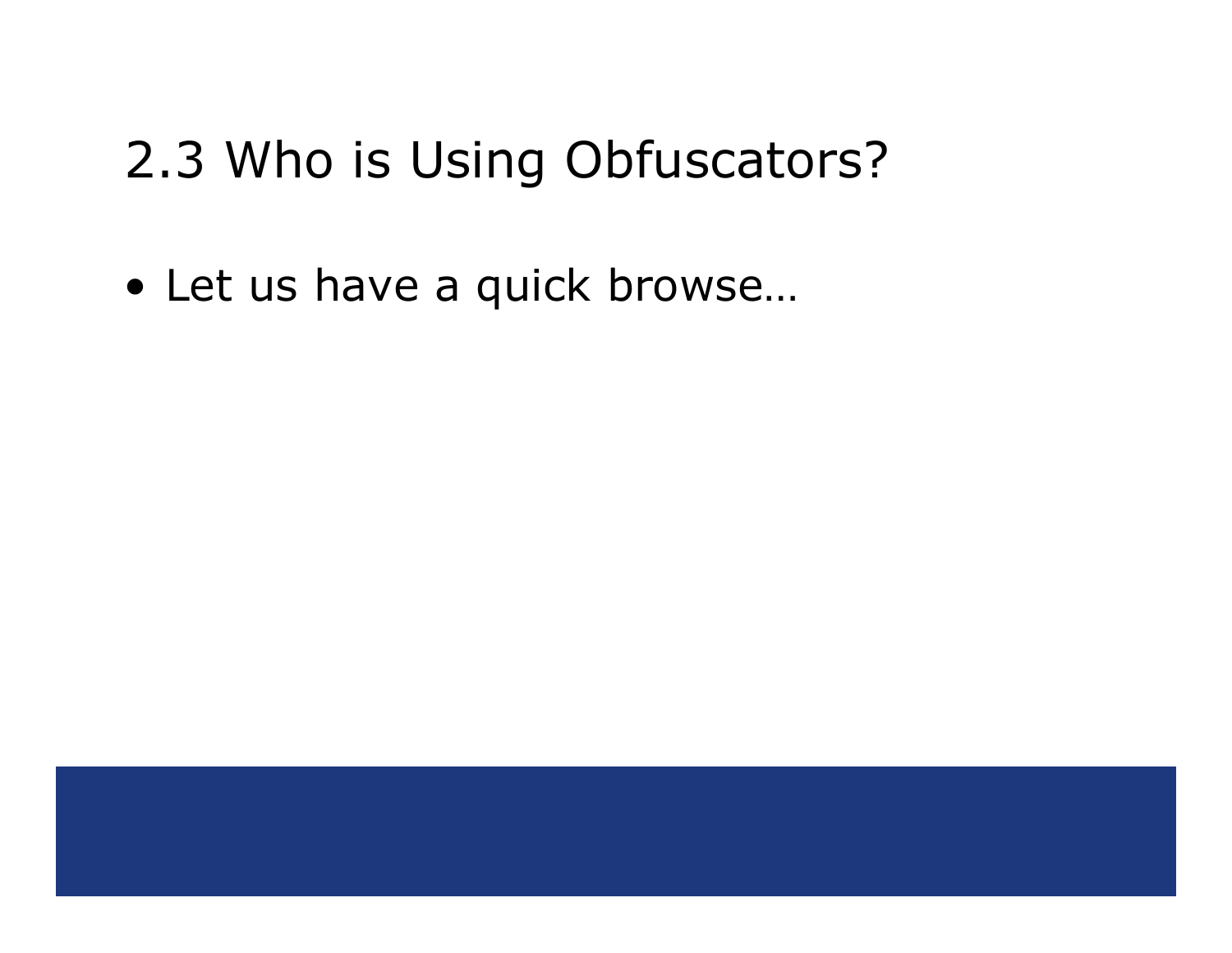- 3. Methodology
- A Taxonomy of obfuscating transforms
- String and constant representation
- Uniformity across the code base
- Kirchoff's principle reversed
- Obfuscation encryption levels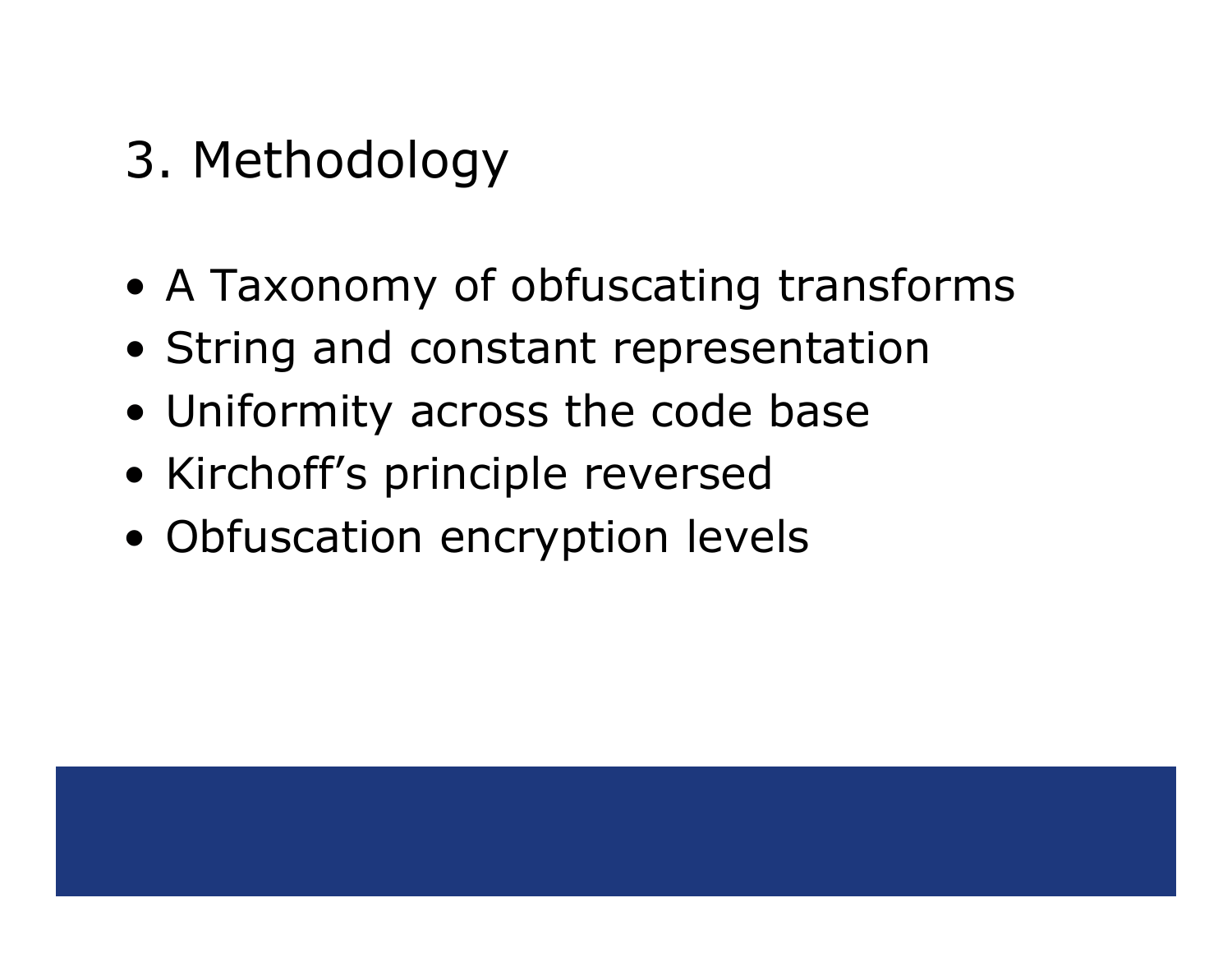# 3.1 Taxonomy of Obfuscating Transforms

| Data<br>Obfuscation                  | Layout<br>Obfuscation                      | Control<br>Obfuscation                    | Preventive<br>Obfuscation                   |
|--------------------------------------|--------------------------------------------|-------------------------------------------|---------------------------------------------|
| <b>Split Variables</b>               | Scramble                                   | <b>Clone Methods</b>                      | Exploit                                     |
| <b>Promote Scalars</b><br>to Objects | <b>Identifiers</b><br>Change<br>formatting | Reorder<br><b>Statements and</b><br>Loops | Weaknesses in<br>Current<br>Decompilers and |
| Inheritance<br><b>Relations</b>      | Remove                                     | Reducible to                              | <b>Deobfuscators</b>                        |
| <b>Change Encoding</b>               | <b>Comments, Line</b><br><b>Numbers</b>    | Non-reducible<br><b>Flow Graphs</b>       | Explore inherent<br>problems with           |
| Split, Fold, Merge<br>Arrays         | <b>Remove Debug</b><br><b>Information</b>  | <b>Extend Loop</b><br>conditions          | known<br>deobfuscation<br>techniques        |
| <b>Reorder Instance</b><br>Variables |                                            | Outline<br><b>Statements</b>              |                                             |

Source: [8]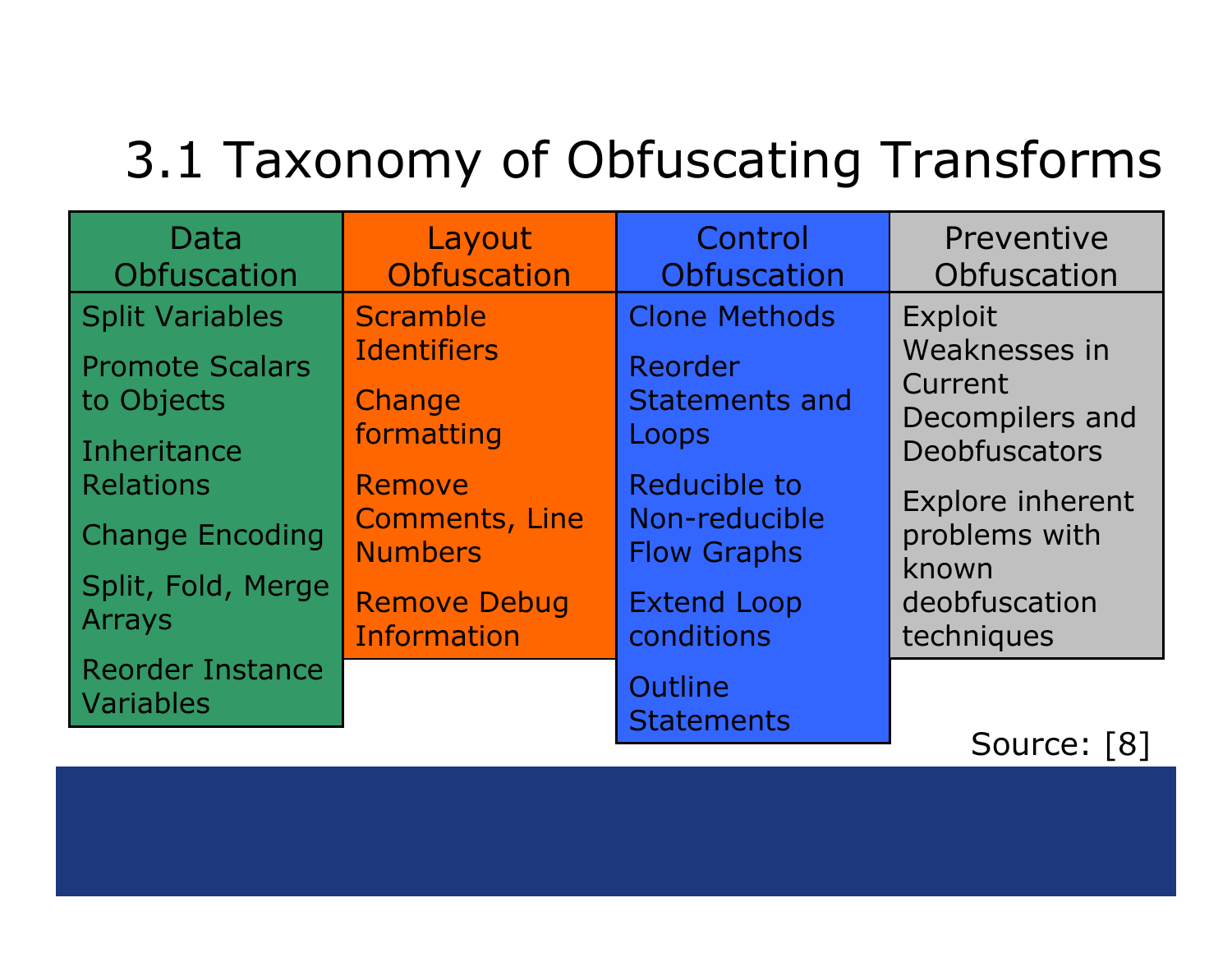## 3.2 String and Constant Representation

- The Perfect Entry Point!
- Identifying Strings while Reversing:
	- Yields Architecture
	- Yields Design Patterns
	- Hard-coded Constants

| 1              | private static final                      |  |  |  |  |  |  |  |  |  |  |  |  |
|----------------|-------------------------------------------|--|--|--|--|--|--|--|--|--|--|--|--|
| 2              | String password $=$                       |  |  |  |  |  |  |  |  |  |  |  |  |
| 3              | "ThisIsMyPassword";                       |  |  |  |  |  |  |  |  |  |  |  |  |
| $\overline{4}$ |                                           |  |  |  |  |  |  |  |  |  |  |  |  |
| 5              | if(args[0].equals(password))              |  |  |  |  |  |  |  |  |  |  |  |  |
| 6              | System.out.                               |  |  |  |  |  |  |  |  |  |  |  |  |
| 7              | println("Password Correct!");             |  |  |  |  |  |  |  |  |  |  |  |  |
| 8              |                                           |  |  |  |  |  |  |  |  |  |  |  |  |
| 9              |                                           |  |  |  |  |  |  |  |  |  |  |  |  |
| LO.            | $if(\arg[0].equals(z[2]))$                |  |  |  |  |  |  |  |  |  |  |  |  |
| 11             | System.out.println $(z[1])$ ;             |  |  |  |  |  |  |  |  |  |  |  |  |
| L2             |                                           |  |  |  |  |  |  |  |  |  |  |  |  |
| L3             | String as $[] = new String [4];$          |  |  |  |  |  |  |  |  |  |  |  |  |
| 14             | as;                                       |  |  |  |  |  |  |  |  |  |  |  |  |
| 15             | $\text{as} [0] = "q0DX\027Nss\013*ssXY";$ |  |  |  |  |  |  |  |  |  |  |  |  |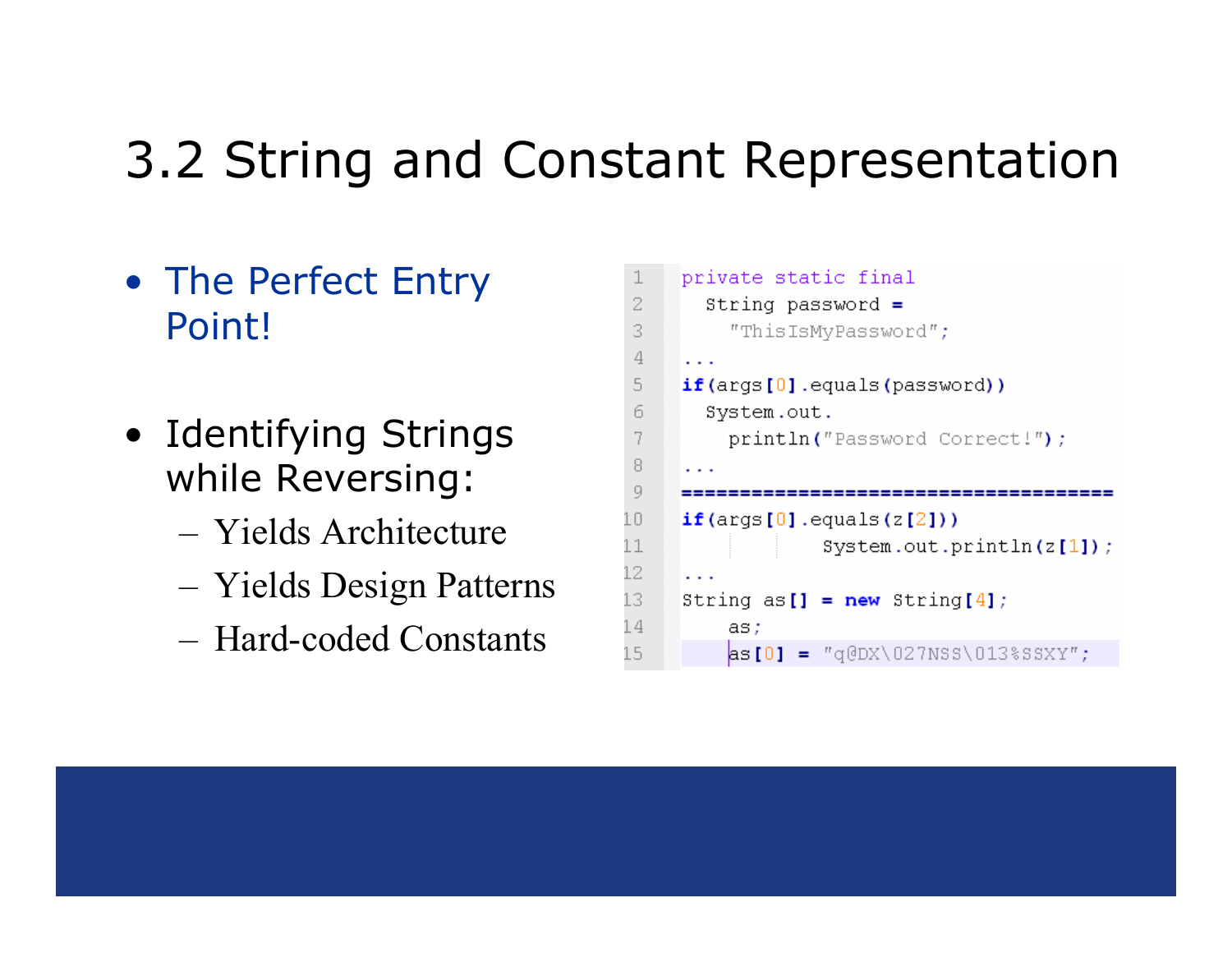#### 3.3 Uniformity Across the Code Base

- Typically, obfuscation is uniform across the code base
- Understanding how UI and IO operations are obfuscated is key to cracking
- Design patterns and used structures (e.g. Vectors, Lists, FILOs) are also key
- Generally, obfuscators do not offer more than a handful of options for a transform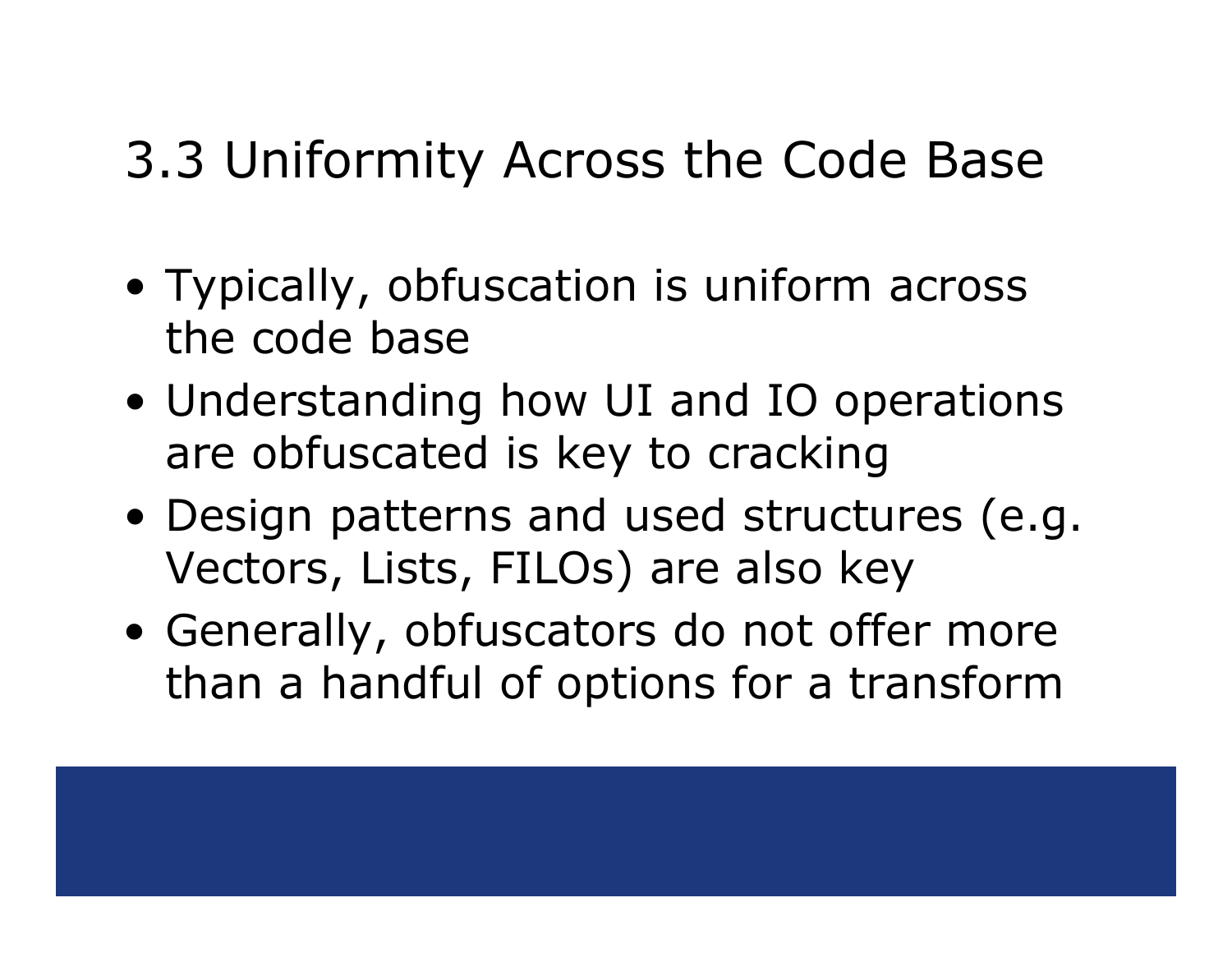## 3.4 Kirchoff's Principle Reversed

- Obfuscation aims to make the code harder to interpret
- The equivalent of a known plaintext attack in a cryptosystem
- Becomes a known code attack for an obfuscator
- Using the obfuscator as a black box, assess the level of leet it offers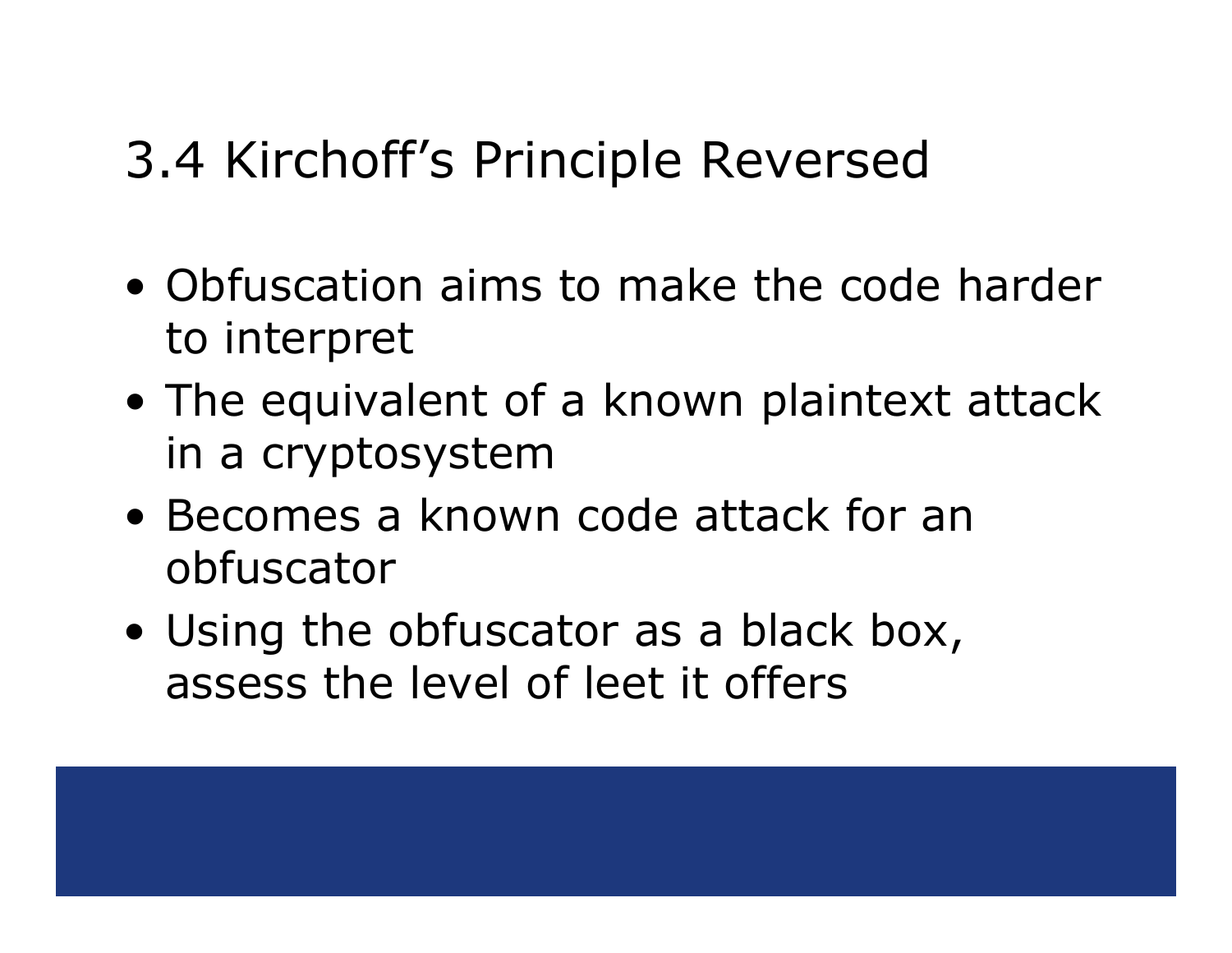## 3.5 Obfuscation Encryption Levels

- Non-existent
	- Difficult to implement
	- Of little benefit: The bytecode has to run!
- No public/private crypto offered Can it be implemented?
- String encryption uses XOR type operations
	- CPU and memory usage factors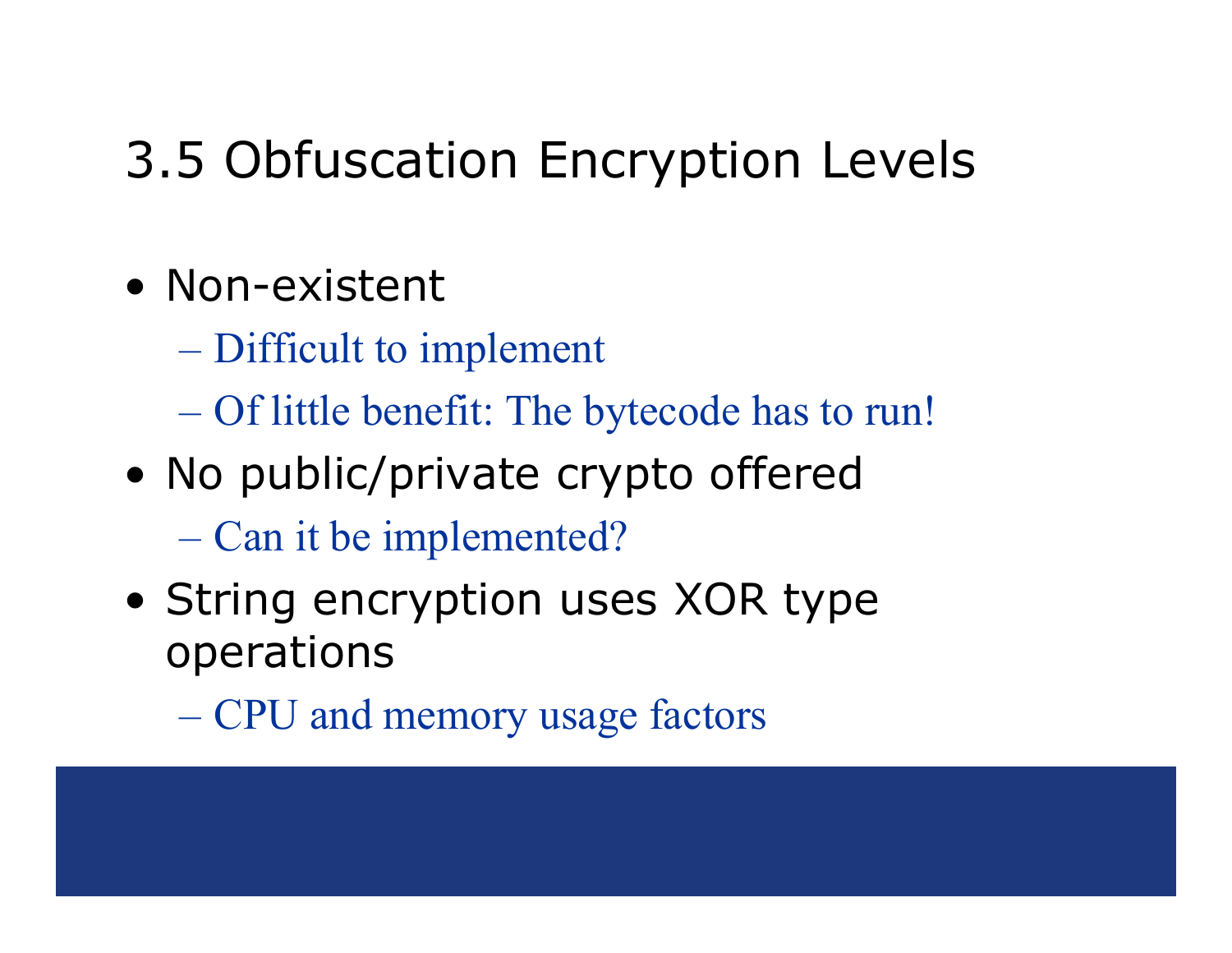# 4. Fingerprinting Tool

- Calibration Check
- Developing elucidate
- List of Available Flags
- Target Deliverables of elucidate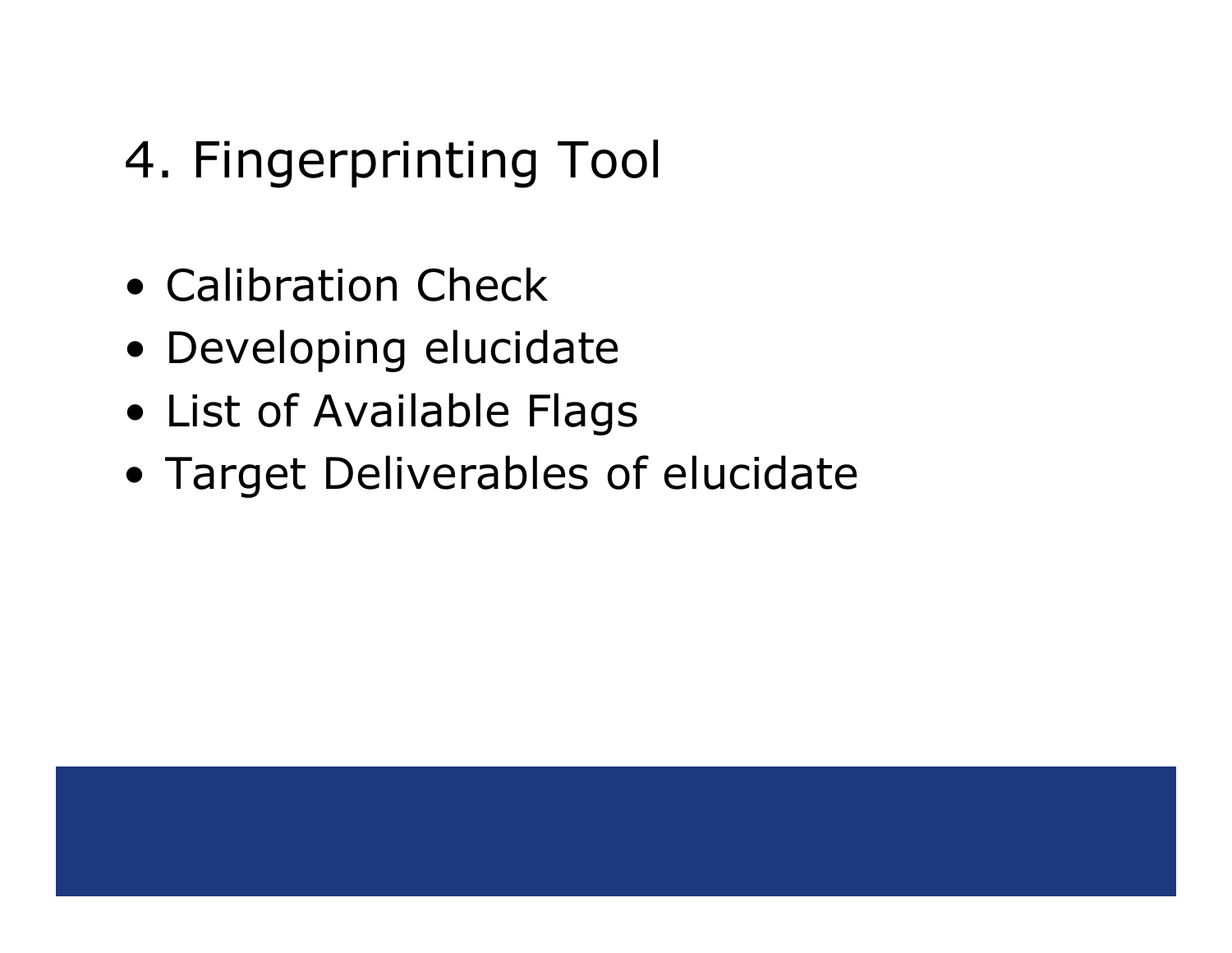## 4.1 Calibration Check

- Depending on the obfuscation transform we intend to identify
- Attempt to generate generic definitions within a test class
- Objective: Capture the obfuscator's fingerprint

```
package elucidate;
```
 $\overline{c}$  $\overline{3}$ 

 $\overline{4}$ 

 $\overline{5}$ 

8

ğ.

10

 $11$ 

13 14

15

16

17

18

19

20

21

```
∀public class PasswordCheck {
 private static final String password = "ThisIsMvPassword":
 private static final String check =
      " \& 000 \& 001 \& 002 \& 003 \& 004 \& 005 \& 006 \& 007 \& 008 \& 009 \& 010 \& 011 \& 012" +"\013\014\015\016\017\018\019\020\021\022\023\024\025" +
      " \ 000 \ 001 \ 002 \ 003 \ 004 \ 005 \ 006 \ 007 \ 008 \ 009 \ 010 \ 011 \ 012" +" \013 \014 \015 \016 \017 \018 \019 \020 \021 \022 \023 \024 \025".12 ⊽
public static void main(String[] args) {
   if(args.length != 1) {
      System.out.println(check);
     System.exit(1);
   λ.
   if(args[0].equals(password)) {
      System.out.println("Password Correct!");
   λ.
   else \langleSystem.out.println("Password Error");
```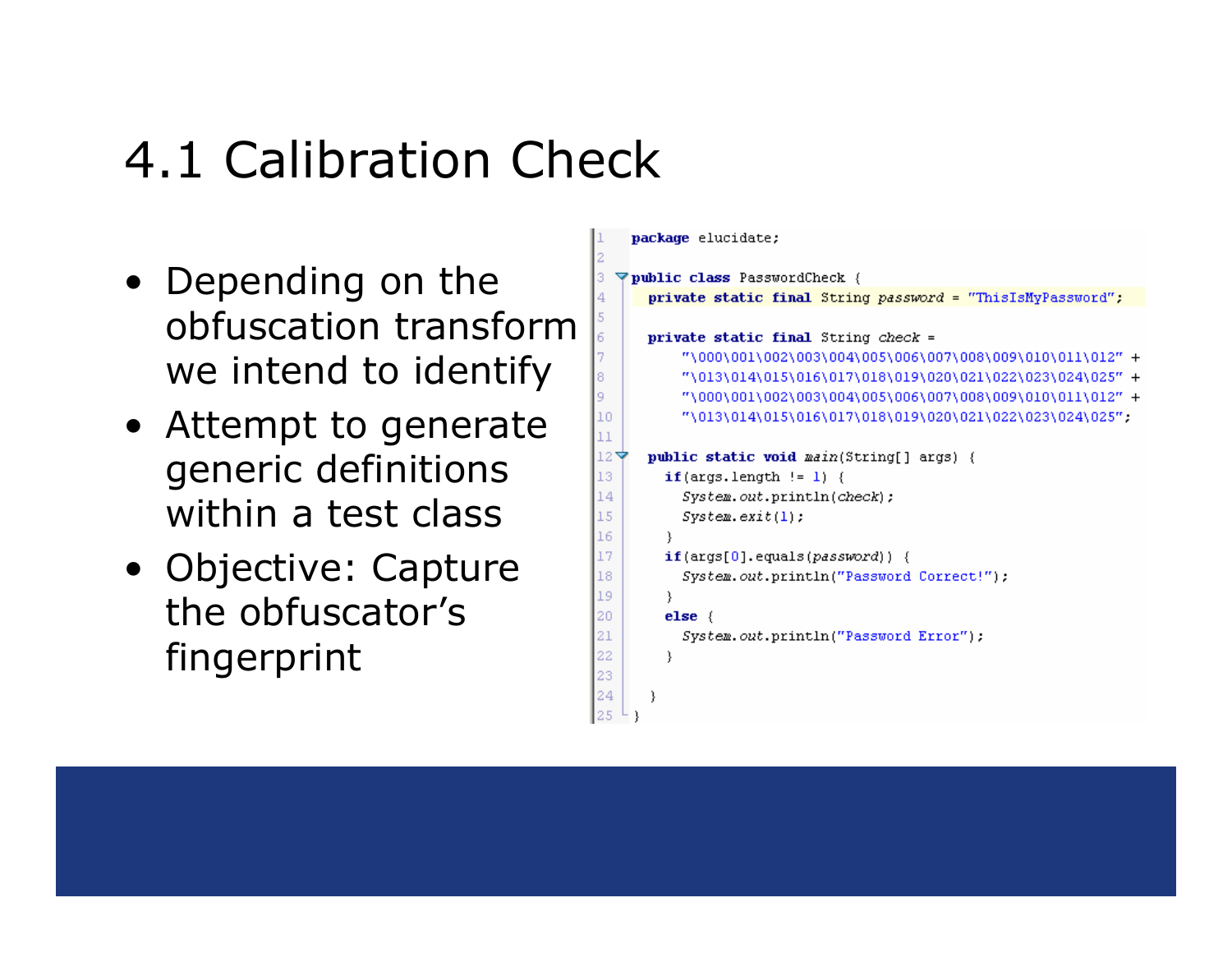## 4.2 Developing elucidate

- Build Calibration Classes for Particular Obfuscation Transforms
- Obtain Fingerprints for Particular **Obfuscators**
- Check the Generality and Overlap with other Obfuscators of that Fingerprint
- Include Results in elucidate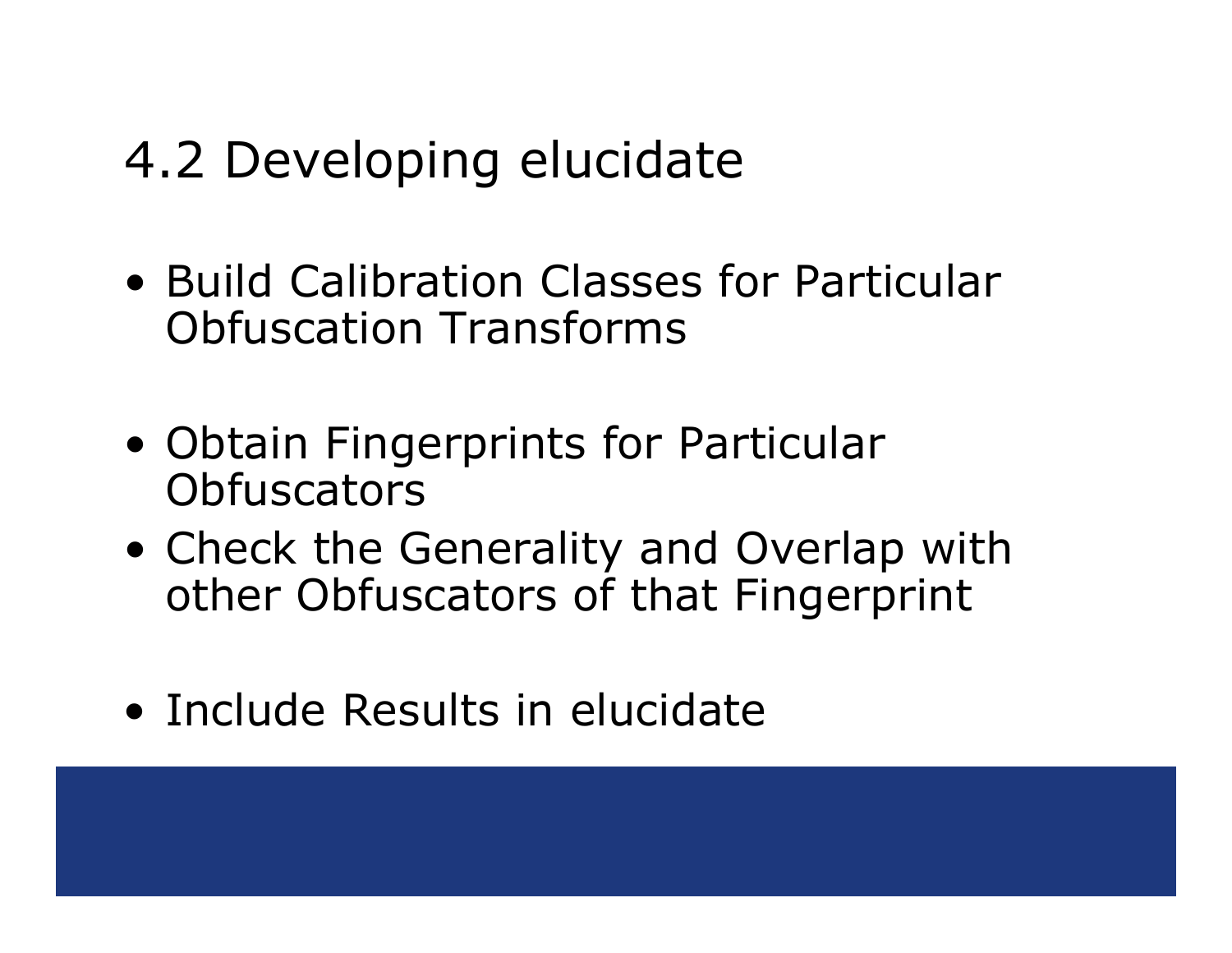## 4.3 List of available flags

- •<sup>&</sup>gt;**perl elucidate.pl -h**
- •Elucidate v0.1 - Java Obfuscator Fingerprinting/Cracking Tool
- •Usage: elucidate.pl [-options \*]
- •
- •
- •
- •
- •
- •
- •
- -h : Print this usage message
- -v : Verbose option
- -o : Print supported obfuscators
- -t : Test current java environment
- **-f file : Specify class file to identify**
- **-j jar file : Specify jar file to identify**
- -d directory : Specify directory to identify
- •Examples:
- •elucidate.pl -f MyClass.class
- •elucidate.pl -d MyJar.jar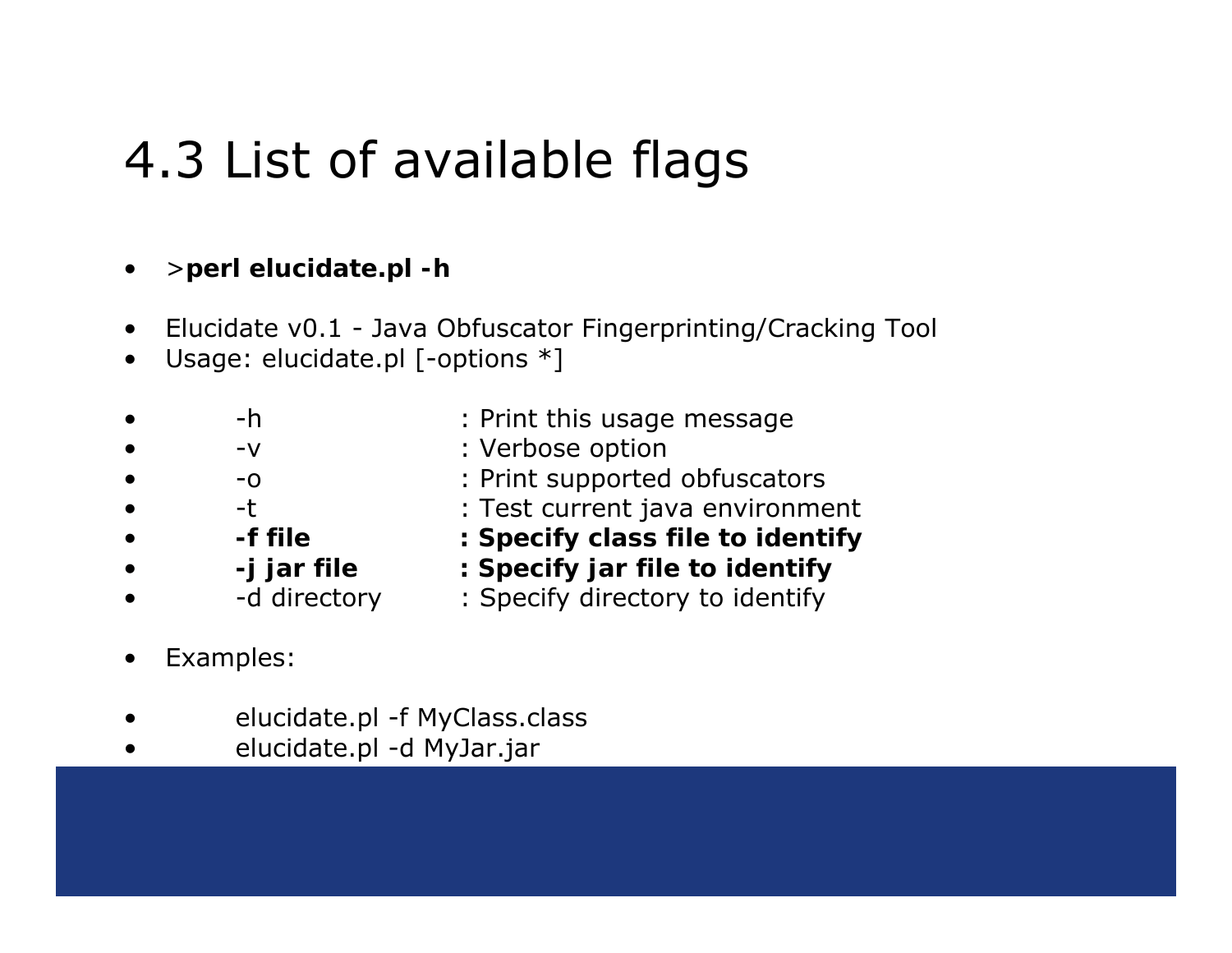#### 4.4 Target Deliverables of elucidate

- Given a jar file, or class files
- Identify which obfuscator has been used
- Recover known Strings within the file
- Give an estimate of the complexity
- Provide a map, as a tool of the application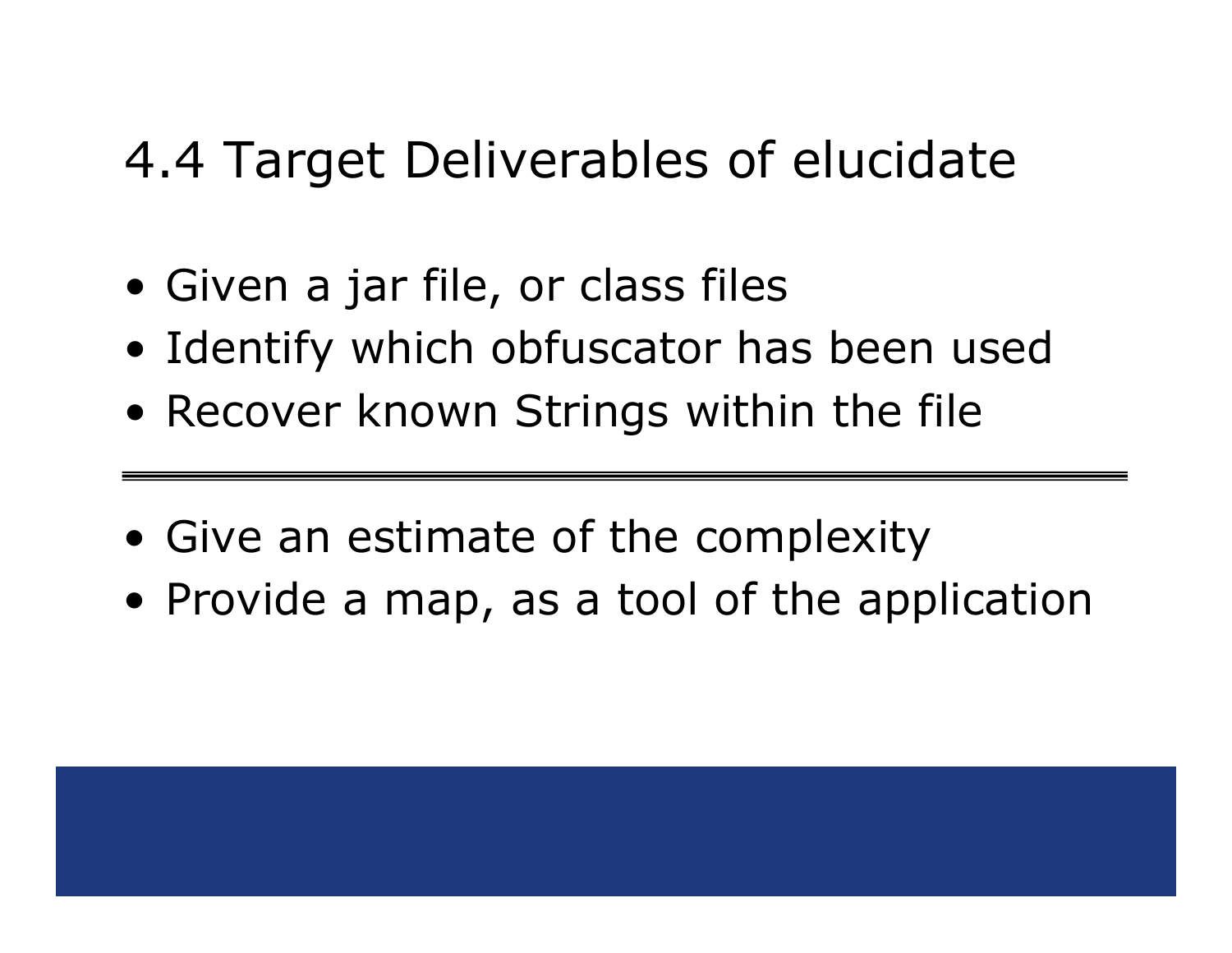- 5. Examples
- Examine the following commercial tools:
	- –Zelix KlassMaster (4.5.0)
	- –JShrink (2.3.7)
	- RetroGuard (2.2.0)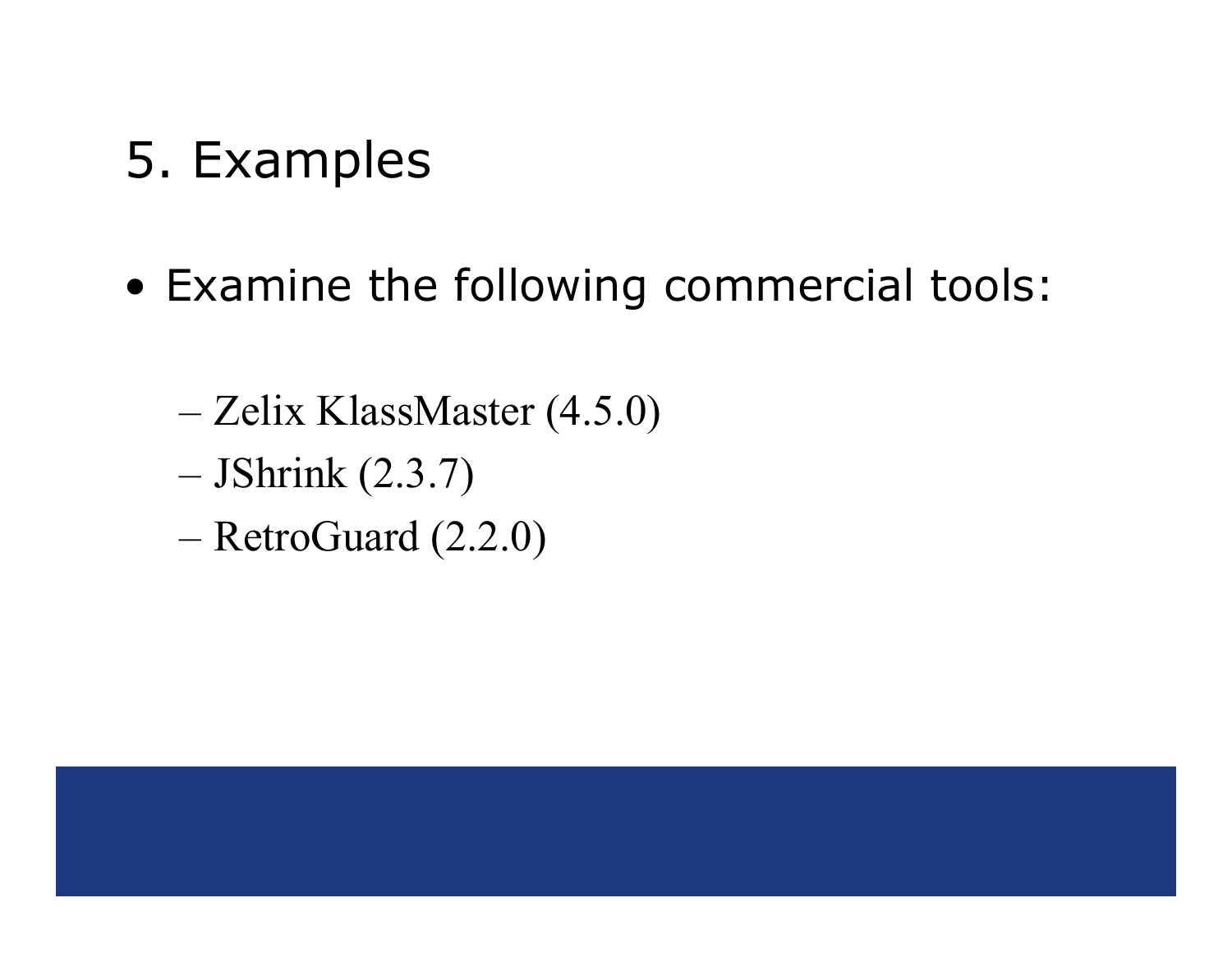## 5.1 Zelix KlassMaster 4.5.0 (1/4)

- String literals three levels: Normal, Aggressive and Flow Obfuscate.
- PasswordCheck.class through javap:
	- 6ldc #8; //String ,bw:) q`i qv,= \"
	- $14:$ : ldc #6; //String (km:N}?ps&,
	- $22:$  $1dc$  #3; //String ,oa(- $\frac{1}{2}$ #w<. $\frac{1}{2}$ o}i?...
	- 30ldc #9; //String ,bw:)‼q`i $\leftarrow$  Jqk;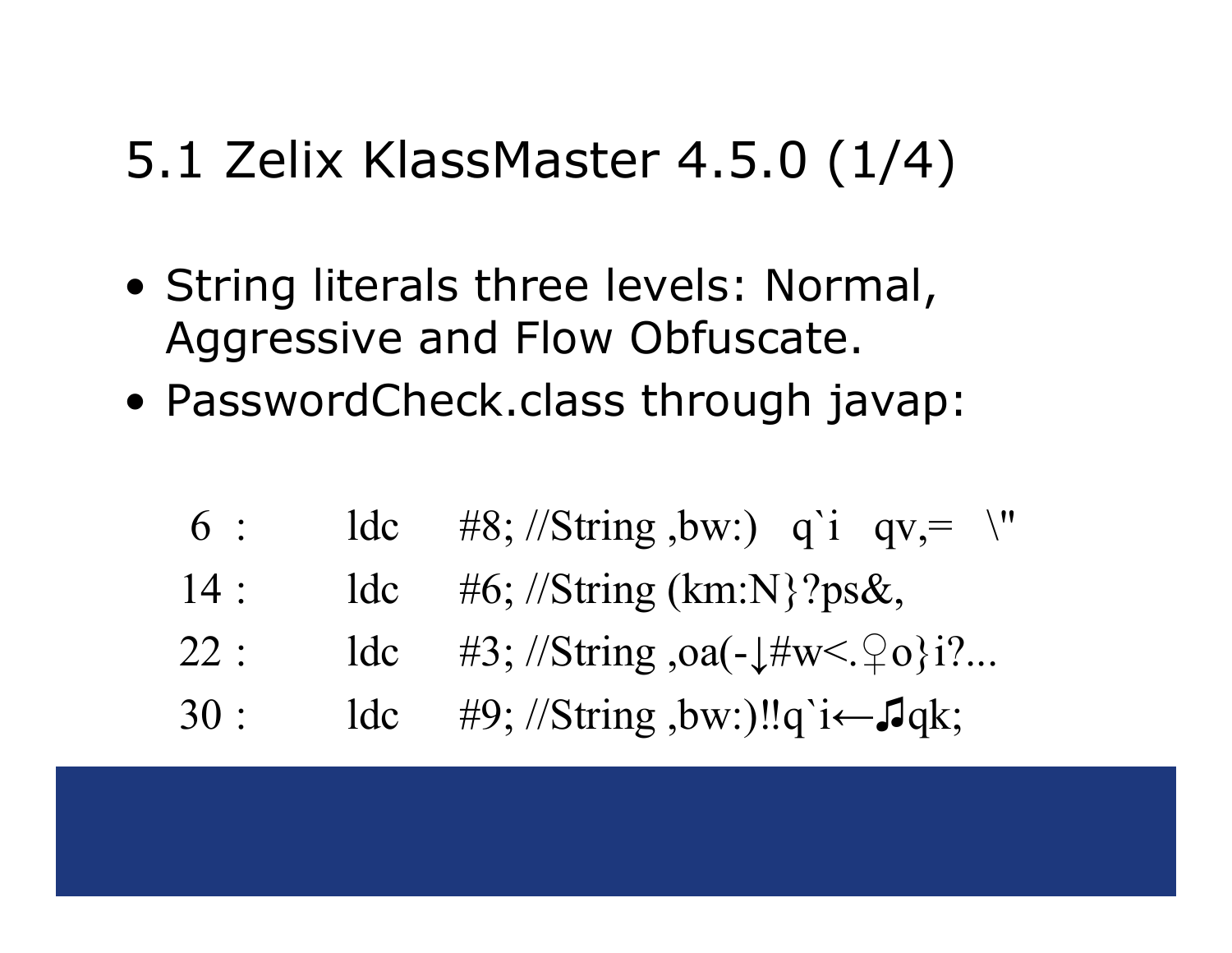## 5.1 Zelix KlassMaster 4.5.0 (2/4)

- Output in Unicode format
- Special characters such as \n \b ...
- Unicode octal (\777)
- Unicode hexadecimal (\FFFF)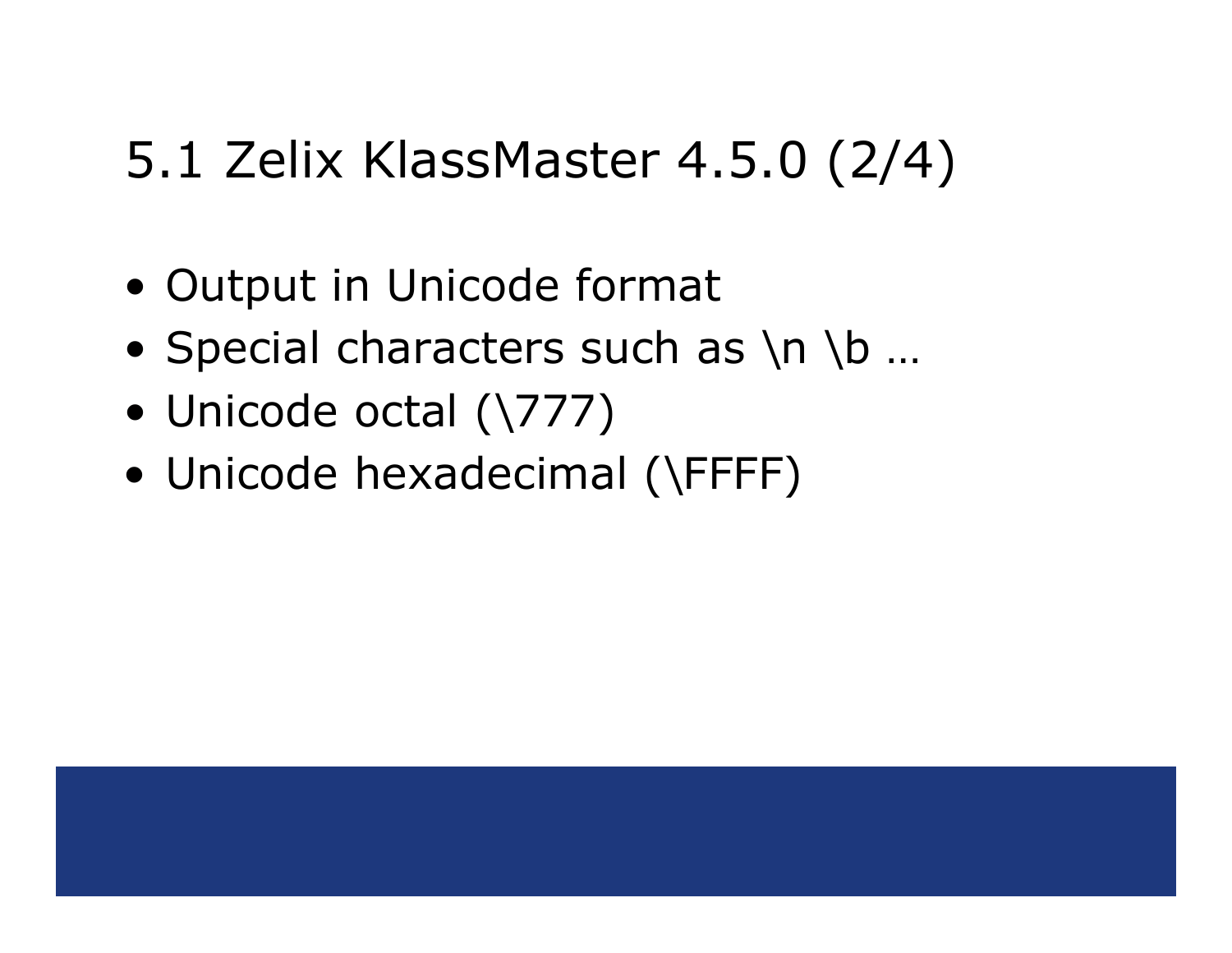# 5.1 Zelix KlassMaster 4.5.0 (3/4)

- Uses XOR operation with five keys:
- 124, 3, 4, 73, 94
- -Original: ,bw:)‼q`i↔‼qv,"
- ->Decoded: Password Correct!

|           | 64: tableswitch $\frac{7}{0}$ to 3 |  |  |  |  |  |
|-----------|------------------------------------|--|--|--|--|--|
|           | 0:96;                              |  |  |  |  |  |
|           | 1: 101;                            |  |  |  |  |  |
|           | 2:105;                             |  |  |  |  |  |
|           | 3:109;                             |  |  |  |  |  |
|           | default: $114$ }                   |  |  |  |  |  |
| 96:bipush | - 124                              |  |  |  |  |  |
| 98:goto   | -116                               |  |  |  |  |  |
| 101:      | iconst 3                           |  |  |  |  |  |
| 102:      | 116<br>goto                        |  |  |  |  |  |
| 105:      | iconst 4                           |  |  |  |  |  |
| 106:      | 116<br>goto                        |  |  |  |  |  |
| 109:      | bipush 73                          |  |  |  |  |  |
| 111:      | 116<br>goto                        |  |  |  |  |  |
| 114:      | bipush 94                          |  |  |  |  |  |
| 116:      | ixor                               |  |  |  |  |  |
| 117:      | i2c                                |  |  |  |  |  |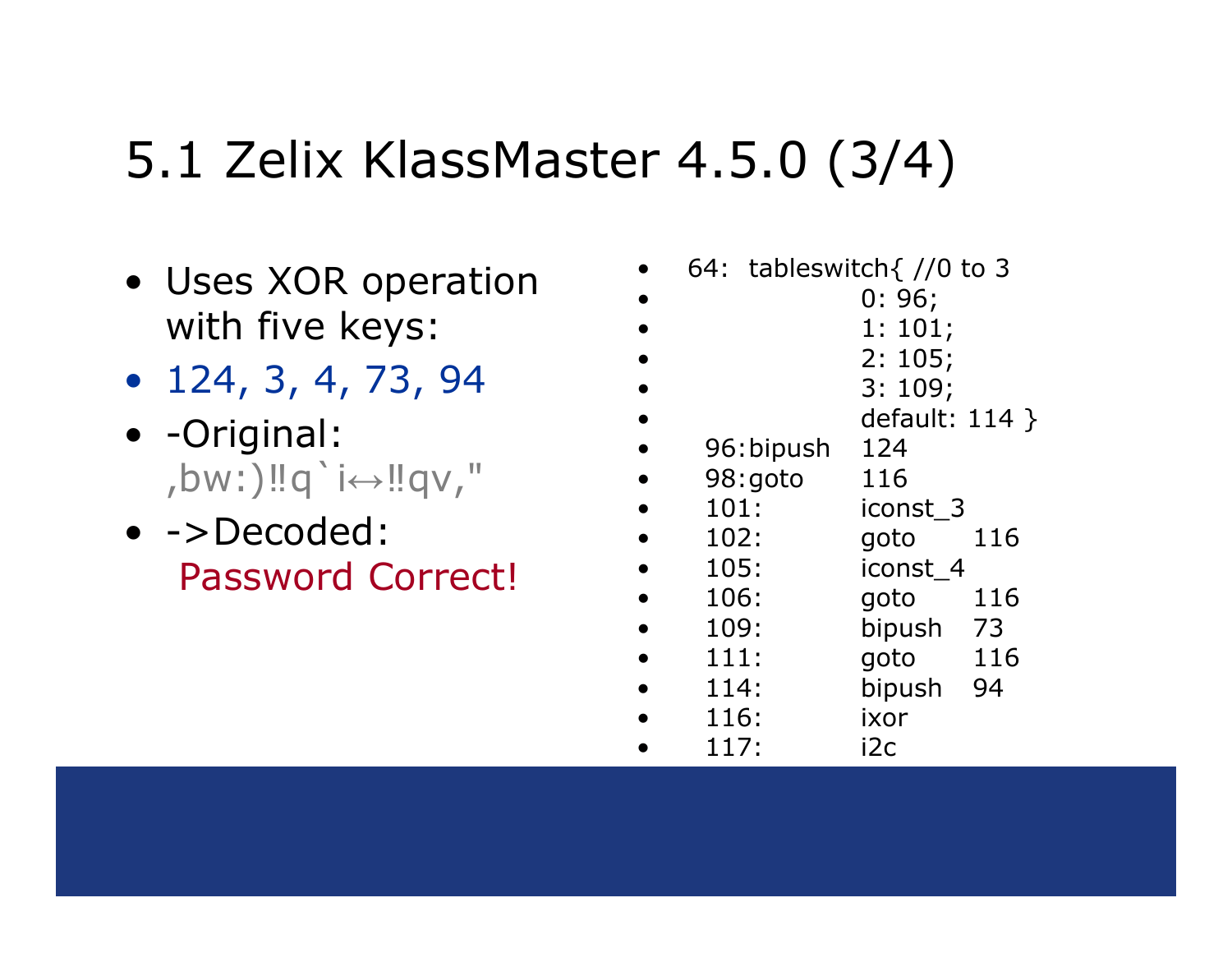## 5.1 Zelix KlassMaster 4.5.0 (4/4)

- String literals: Normal, Aggressive and Flow Obfuscate.
- The algorithm used for all three appears to be identical.
- Yet, the keys used, change at every obfuscation attempt.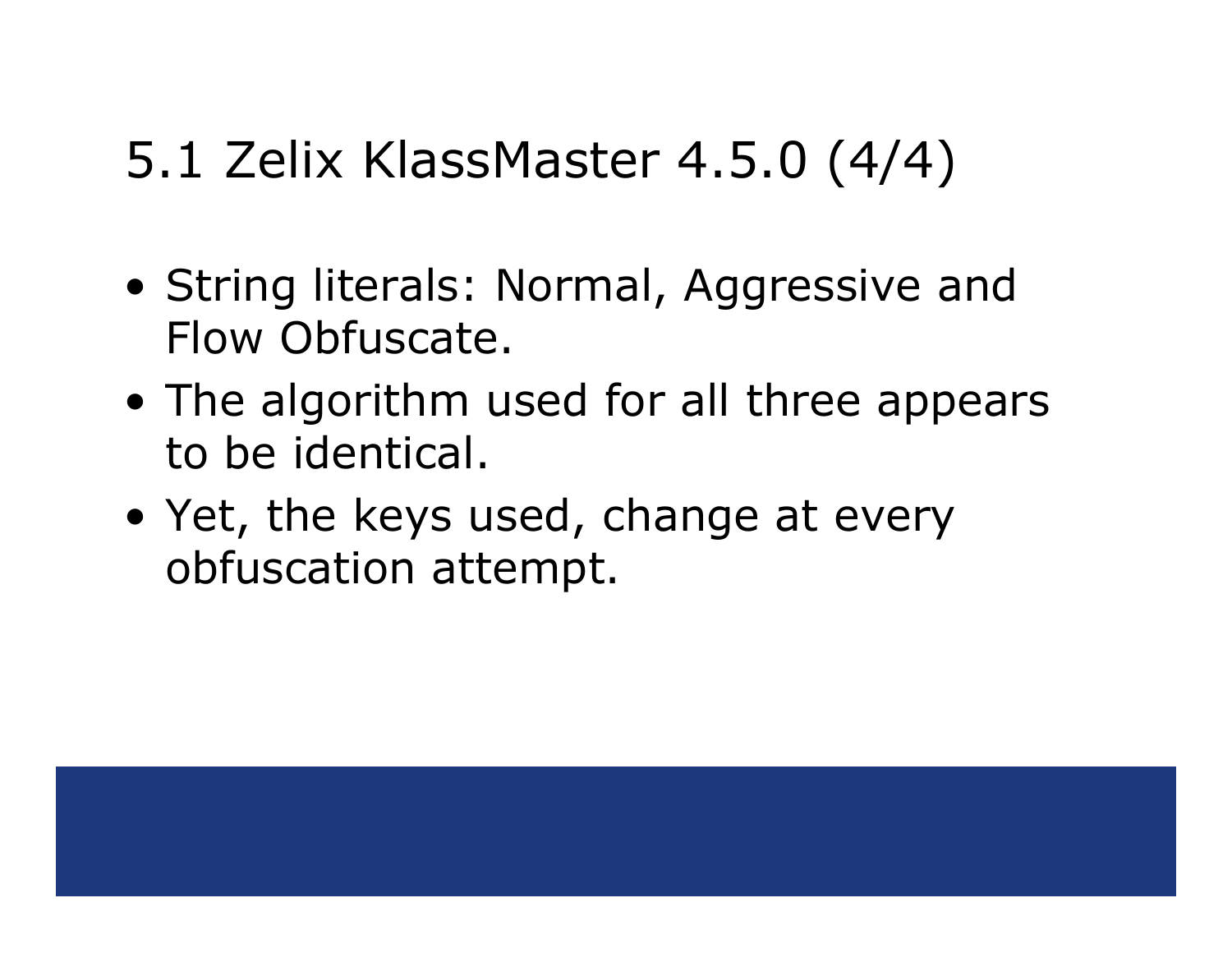# 5.2 JShrink 2.3.7 (1/4)

- Creates a new package, with a single class
- Replaces String code with:
- 23: bipush 62
- 25: invokestatic #48; //Method I/I.I:(I)Ljava/lang/String;
- 28: invokevirtual #7; //Method java/lang/String.equals:(Ljava/lang/Objec t;)Z
- Equivalent to: ( I.I.I( 79 ) );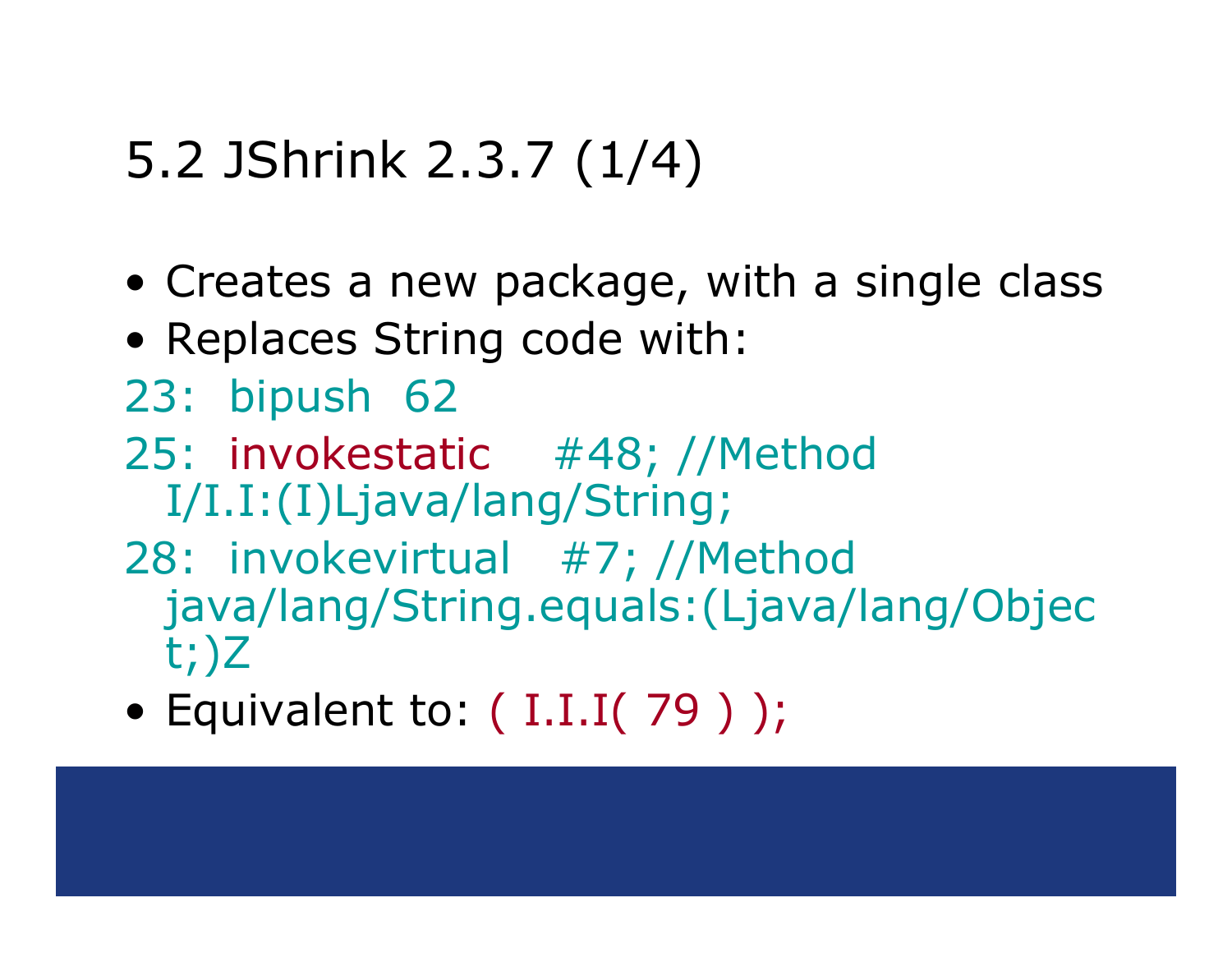# 5.2 JShrink 2.3.7 (2/4)

- Contents of package I include a file called I.gif
- However, this file is not an image file:



| <b>Untitled - Notepad</b>  |  |  |  |  |  |  |  |  |                                                                                                                                                                                                                                                                                                                                                                                                                                                                                       | $ \Box$ $\times$ |
|----------------------------|--|--|--|--|--|--|--|--|---------------------------------------------------------------------------------------------------------------------------------------------------------------------------------------------------------------------------------------------------------------------------------------------------------------------------------------------------------------------------------------------------------------------------------------------------------------------------------------|------------------|
| File Edit Format View Help |  |  |  |  |  |  |  |  |                                                                                                                                                                                                                                                                                                                                                                                                                                                                                       |                  |
| 00000070h: 00              |  |  |  |  |  |  |  |  | 00000000h: 00 00 6F 53 6F 6E 6D 6C 6B 6A 69 68 6F 57 6F 56 ; osonmlkjihowov<br>  00000010h: 67 66 65 64 63 62 61 60 6E 57 6E 56 7F 7E 7D 7C ; qfedcba`nwnVD~} <br>∥00000020h: 7B 7A 6F 6E 6D 6C 6B 6A 69 68 6F 57 6F 56 67 66 ; {zonmlkiihowovqf<br> 00000030h: 65 64 63 62 61 60 6E 57 6E 56 7F 7E 7D 7C 7B 7A ; edcba`nwn∨B∼} {z<br> 00000040h: 7F 3B 07 06 1C 26 1C 22 16 3F 0E 1C 1C 18 00 1D ; B;&.".?<br>$ 00000060h$ : OC 1B 4E 61 3F OE 1C 1C 18 00 1D 0B 4F 2A 1D 1D ; Na?O* |                  |

• As a file is being accessed, a decompiler can be used to view I.class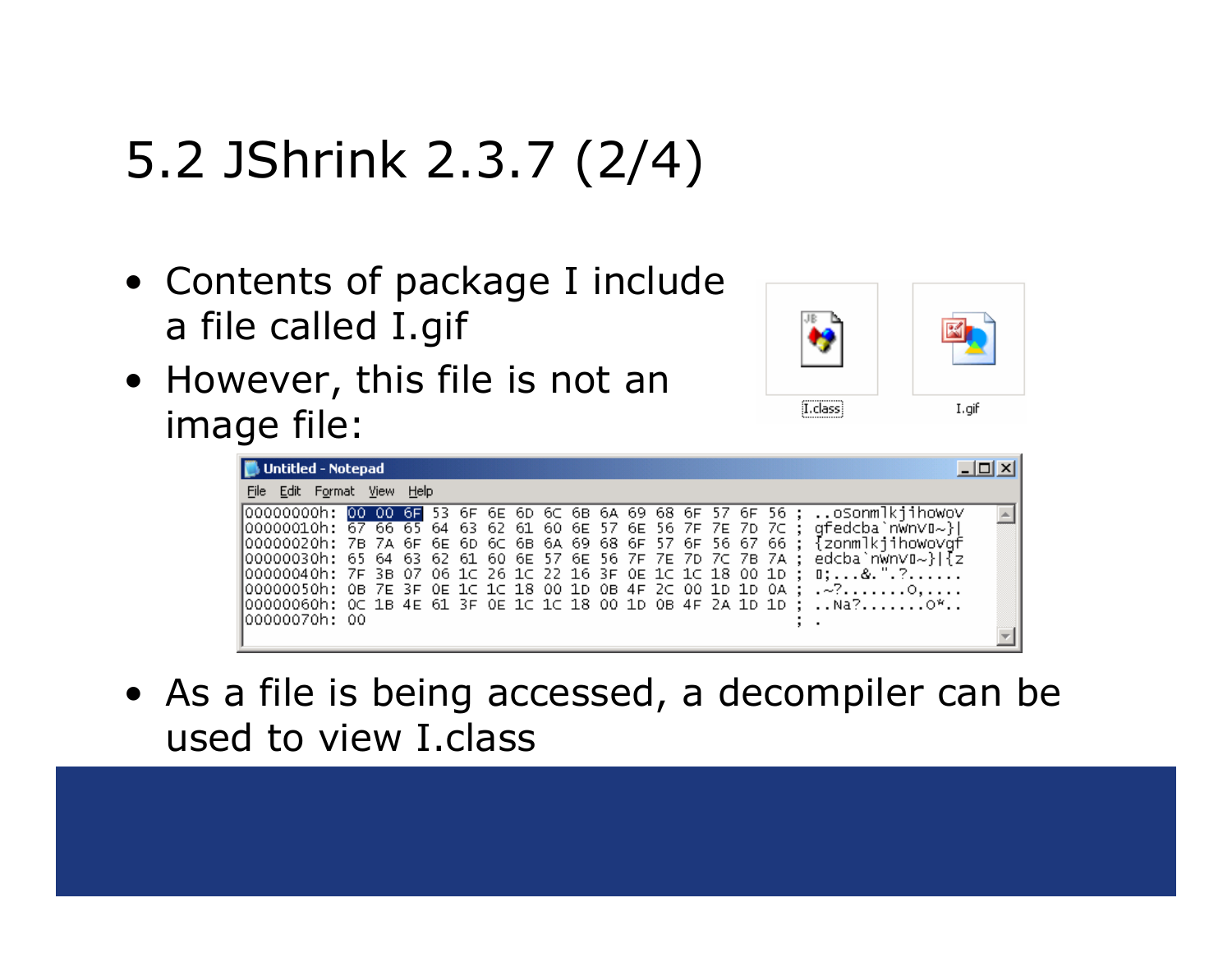# 5.2 JShrink 2.3.7 (3/4)

1. public class I { 2. …3. public static synchronized final String I(int int1){ 4. $\cdot$  int int2 = int1 & 0xFF; 5.if( close[int2]  $!=$  int1 ) { 6. String String3; 7. $close(int2] = int1;$ 8.if(  $int1 < 0$  ) { 9. $i = int1 \text{ s}$  oxFFFF; 10.String3 = new String( SDQU, int1, SDQU[int1 -  $0x1$ ] &  $0xFF$  ).intern(); 11. append[int2] = String3; 12. } 13. return append[int2]; 14. } 15. …16. static { 17. try { 18.Object Object1 = new I().getClass().getResourceAsStream( "" + 'I' + '.' + 'g' + 'i' + 'f' );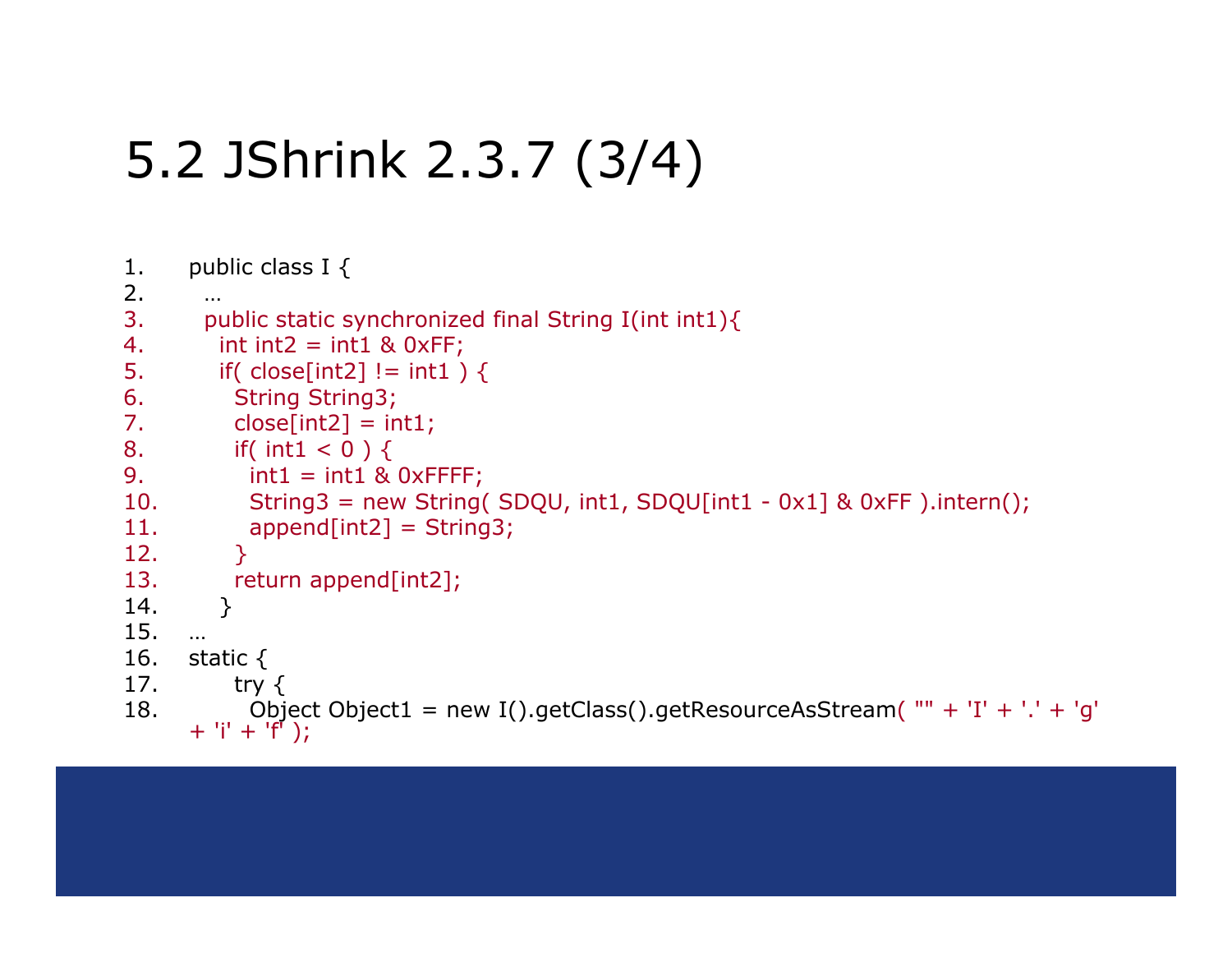# 5.2 JShrink 2.3.7 (4/4)

- Creates an invalid gif file storing the encrypted Strings
- Uses a separate class and method to perform decryption
- Replaces Strings with: I.I(int) e.g. I.I(97)
- Does not alter Strings declared as static and final
- Introduces exceptions if the wrong int is passed as argument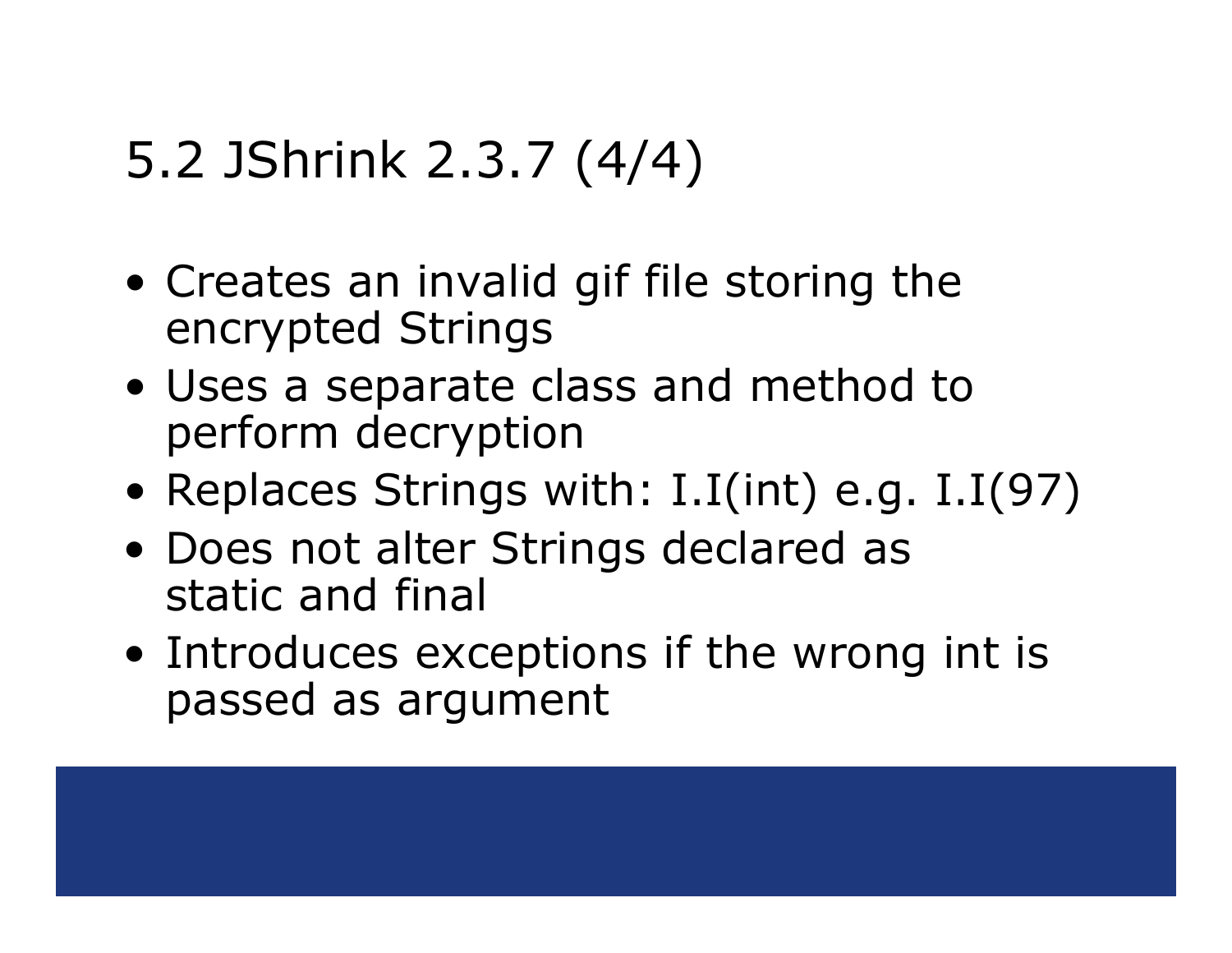#### 5.3 RetroGuard 2.2.0

- Does offer String encryption
- Goes to show that some obfuscators simply don't use this approach
- The creators of RetroGuard quote: "obfuscation is not encryption"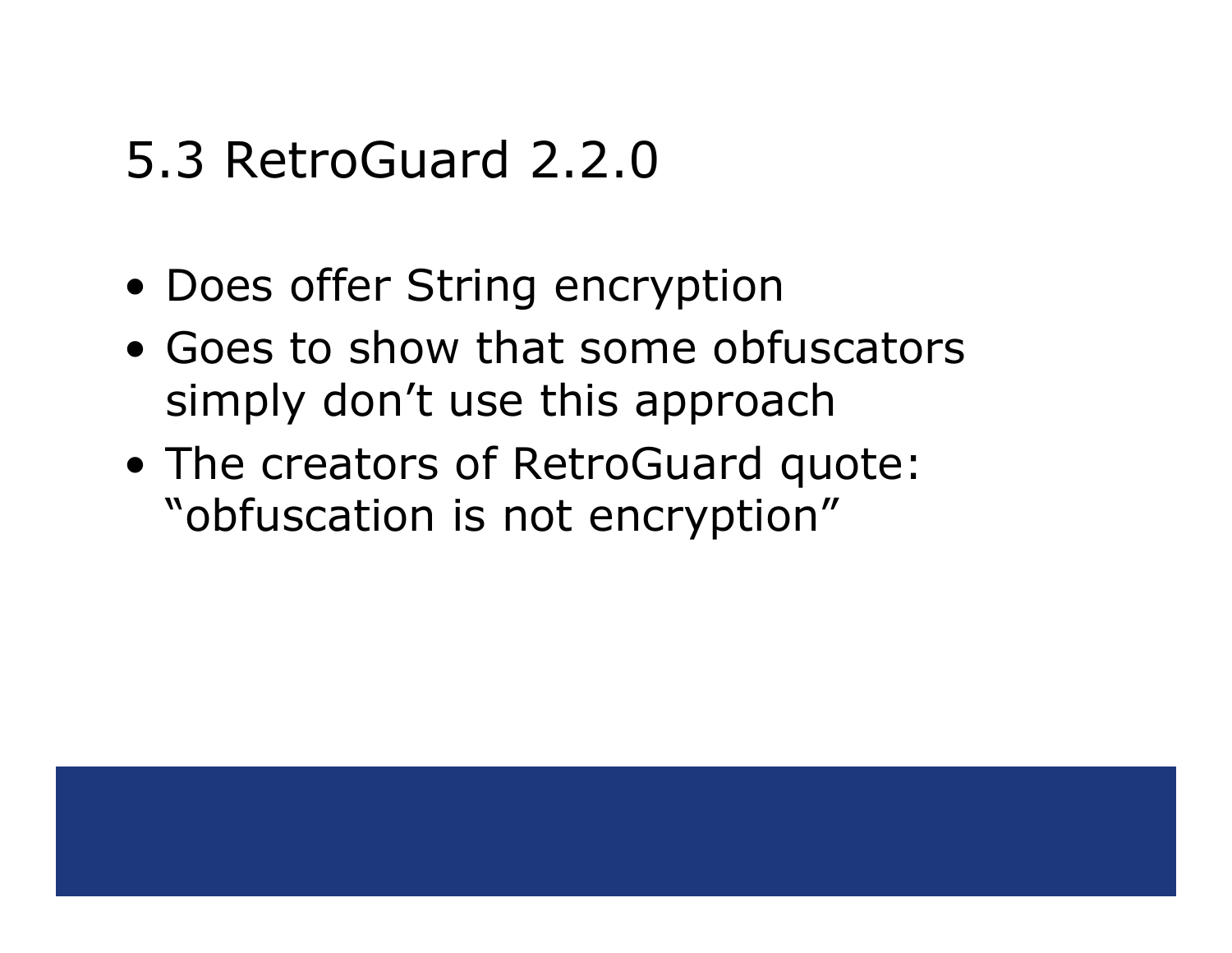#### 6. Conclusions

- Static obfuscation is at a primitive level
- Encrypted Strings are an excellent entry point into understanding the application
- Identifying the crypto used:
	- –yields the obfuscator tool used
	- –– yields what changes to expect in snippets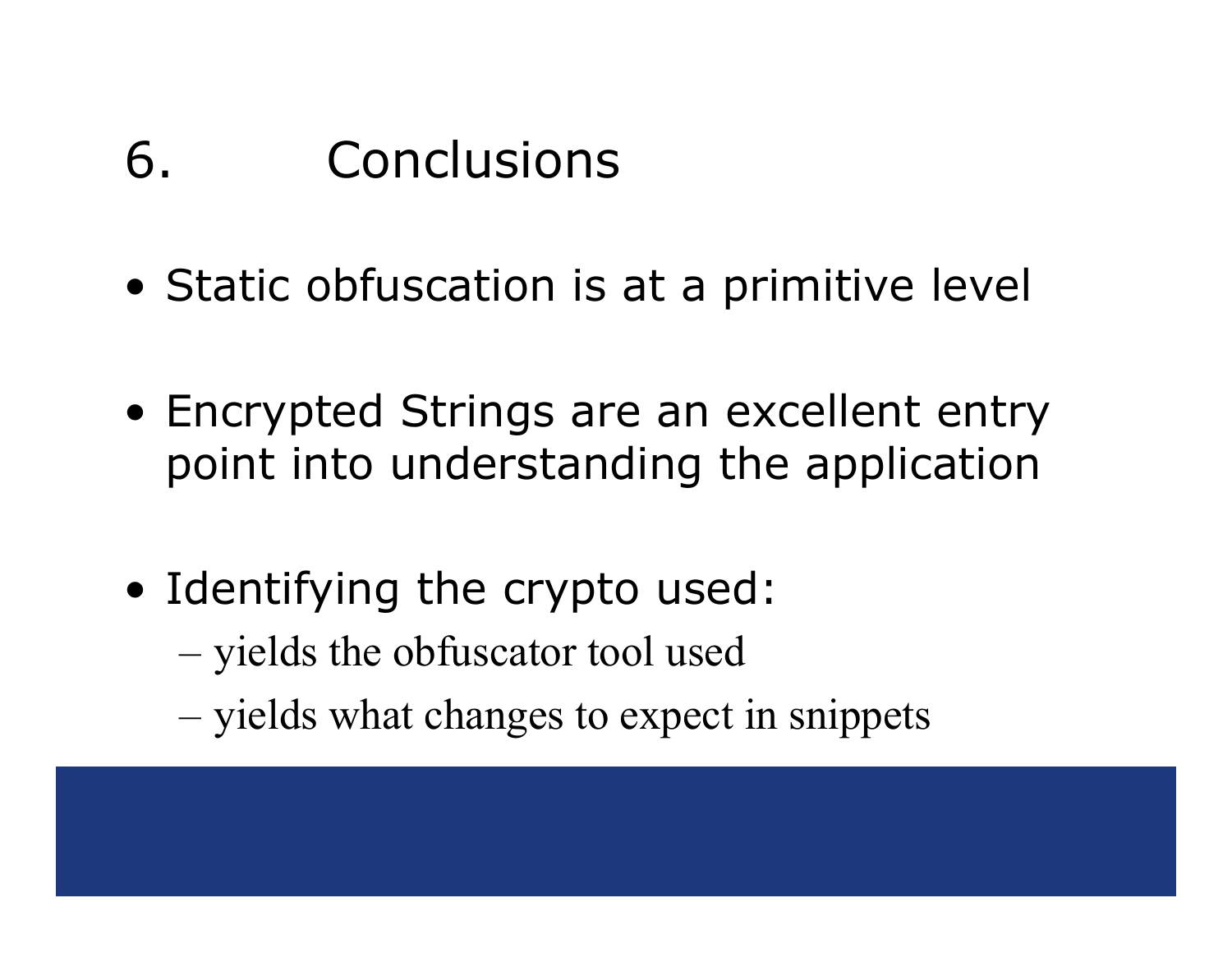## 6. Final Conclusions

- Propose polymorphic obfuscation
	- – Developers map out critical elements
		- Understanding of what an obfuscator can do
	- – Obfuscator changes behaviour depending on file
		- UI treated differently to say, protocol implementation
	- – Algorithms vary according to key file
		- In how many ways can you write a for/while loop?